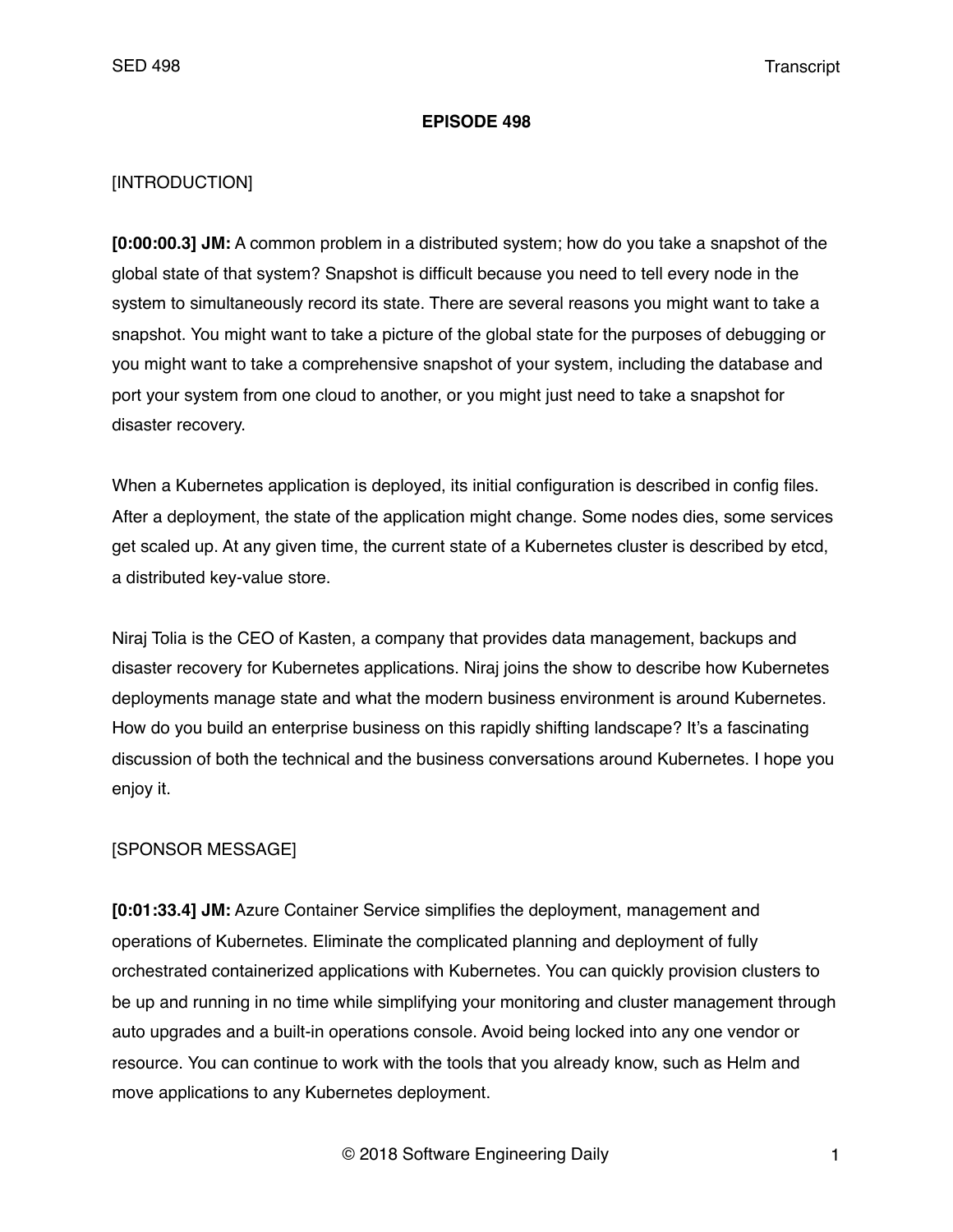Integrate with your choice of container registry, including Azure container registry. Also, quickly and efficiently scale to maximize your resource utilization without having to take your applications off-line. Isolate your application from infrastructure failures and transparently scale the underlying infrastructure to meet growing demands, all while increasing the security, reliability and availability of critical business workloads with Azure.

Check out the Azure Container Service at aka.ms/acs. That's aka.ms/acs, and the link is in the show notes. Thank you to Azure Container Service for being a sponsor of Software Engineering Daily.

# [INTERVIEW]

**[0:03:00.4] JM:** Niraj Tolia is the CEO of Kasten. Niraj, welcome to Software Engineering Daily.

**[0:03:04.8] NT**: It is great to be here. Thank you so much for having me.

**[0:03:07.3] JM:** Absolutely. We're just coming off being at Cube-Con together and having some interesting conversations about Kubernetes, and one of the things about running a distributed application, which all of the applications in Kubernetes are, is that we need to be aware of how we are managing state, because we're always assuming that any of our application nodes can crash at any time, and so if my application's state is sitting on a container and the container crashes and I have not persisted that data somehow, then that state is lost forever.

How do modern distributed applications such as those running on Kubernetes, how do they manage state?

**[0:03:48.2] NT**: It's a great question. There two different ways people think about state management. For us it's just provisioning of something that is stable across reboots, and when we go look at the Kubernetes world, there are two different ways again of doing that. The first one that people are the most familiar with is something they call persistent volumes, and there is now within Kubernetes for the last few releases, there's been something else called dynamic provisioning of said persistent volumes, and so in that way you can get shared storage that is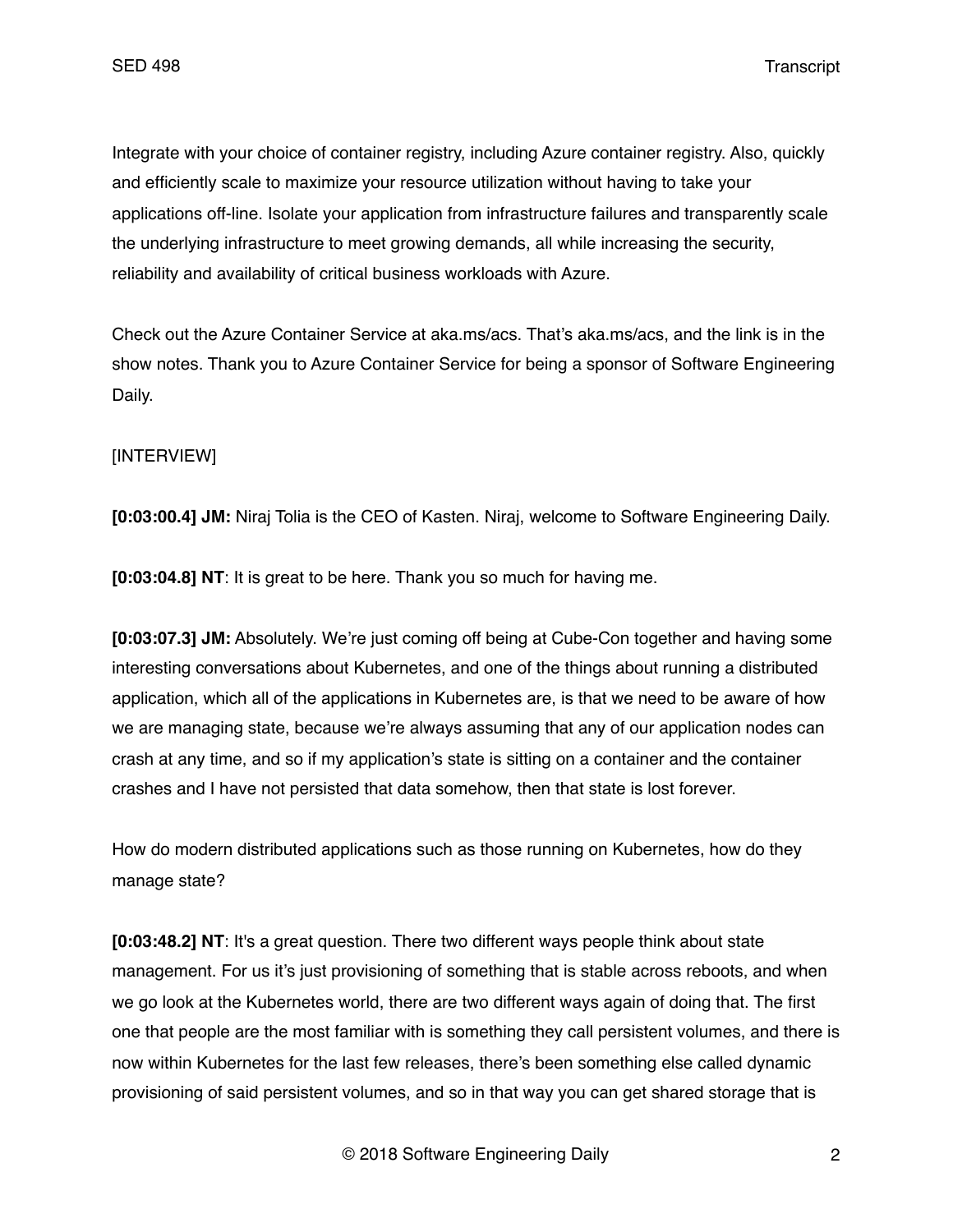attached to a container that will be persistent even if you are container or your pod is rescheduled on another node, gets restarted, gets upgraded. Your data always stays there.

In upcoming releases, we'll see also support for local storage that is useful for certain category of applications that really want your fast local performance coming out of local fast discs as an example.

**[0:04:42.4] JM:** So you're saying that what we have today is you can basically mount a file system to a persistent disk-based file system to your Kubernetes cluster, I guess specifically to a container and you can also mount that same file system to another container and you can have one container writing to that file system and have another container reading from that file system. Is that correct?

**[0:05:07.6] NT**: That this correct only in a few limited cases. That only works if you might be using a discreet file system. The majority of customers we talked at Kasten tend to be using block storage, which only allows single instance use. That is only a single container can usually read and write from the underlying block device.

**[0:05:26.0] JM:** Let's go through these different types of storage just to level set before we get into storage/Kubernetes. Block storage, blob storage, databases, memory, maybe you could just describe the different flavors of storage that we're using in our applications these days.

**[0:05:44.1] NT**: Sure. I'm going to answer in two different ways. We're going to talk about storage and then we're going to talk about state, because those two things are slightly different even in most worlds, but in particular for the Kubernetes world. When we talk about storage, the way I look at it is we will see three forms of persistent storage. We see a lot of block in these environments of different kinds of flavors. We see object, mostly S3 compliant objects stores. You have 800-pound gorilla in the room, that is AWS S3, that has a lot of usage, but then you also have open-source projects like [inaudible 0:06:18.1] that fill the gap, that themselves a containerized.

Then we have file storage. Generally, as you correctly mentioned, even if the amount of block device today within a pod or a container running within Kubernetes, you see that as a file

© 2018 Software Engineering Daily 3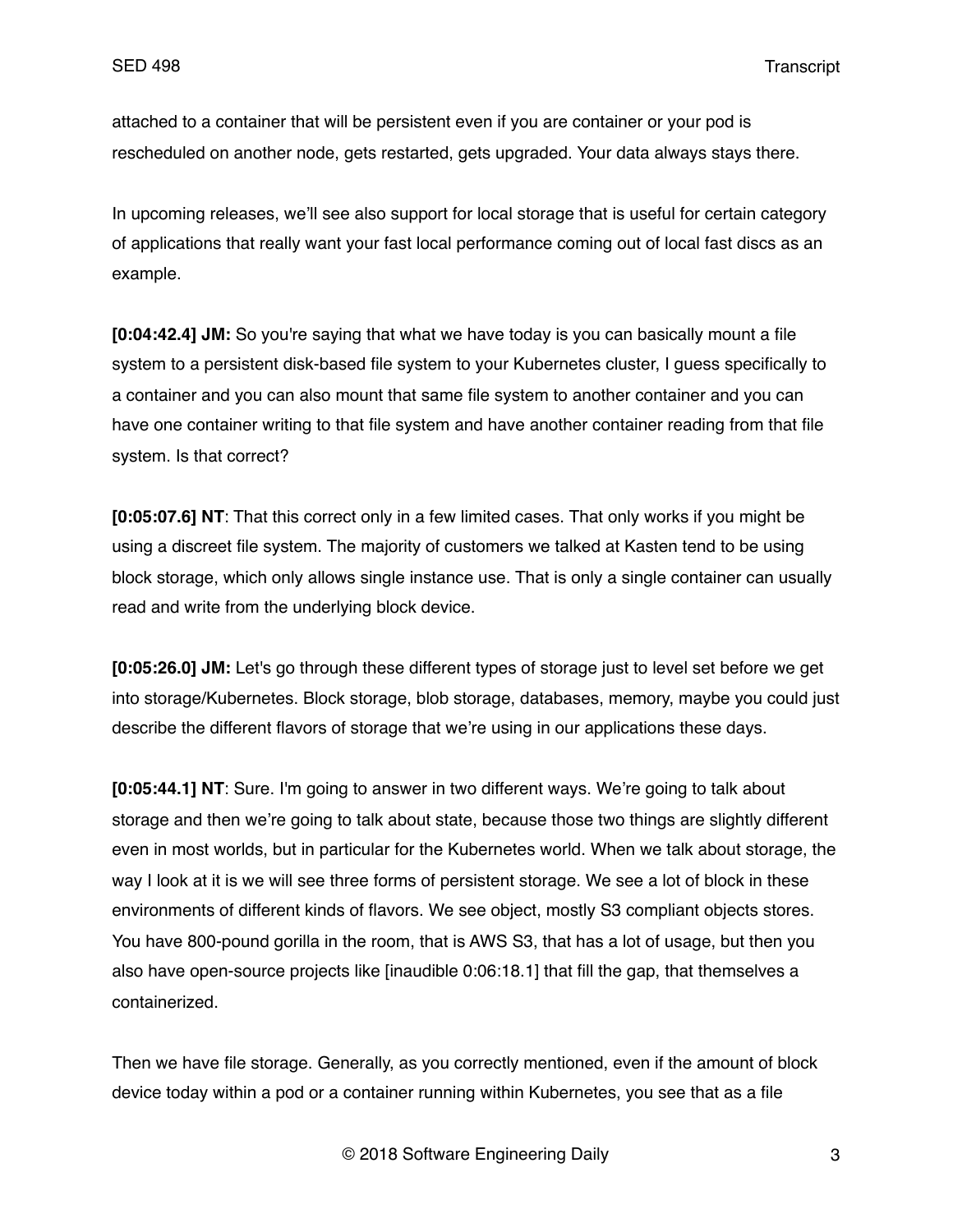system instead of a raw block device as of today, but that might change in the future. But on the disparate file system side of things, this is something like an NFS server that is centrally located that multiple containers can mount a sub-part within those. That's one way of doing multiple reader-writer sharing, but that comes with different performance implications again.

There is obviously in-memory stuff that people use for caching etc., but that tends to be more ephemeral than some of the other persistent stuff. But it's also important to think about state, and that's where some of the other divisions come in. People generally think of state as relational data databases, as you mentioned, are no NoSQL systems, but in this world the other state we really do need to care about carefully is also configuration of the system and secrets. So if you're doing things like a time machine approach where you're going to back in time, you want those to be tied together, and those, again, things one wants to protect and remember as you have continued operation of a cluster in production.

**[0:07:35.8] JM:** When you refer to the data that is configuration data, what kinds of things are stored in configuration data?

**[0:07:44.4] NT**: That's a good question. So for example where to find other services, things that might be particular to the service of the application running, such as configuration parameters. All of those things belong in configuration data; usernames, etc. On the secret side of things, you have things like passwords and credentials to use an external service. So all of that fits under the bucket of secrets.

**[0:08:10.2] JM:** If I understand Kubernetes correctly, this configuration data is stored in etcd? Is that right?

**[0:08:16.7] NT**: That is correct.

**[0:08:17.4] JM:** Explain what etcd is.

**[0:08:19.0] NT**: Think of etcd as a key-value store, to keep it at the high level, where it can be used for multiple things. In the core Kubernetes use case, it is used to store configuration of the system and not just configuration, but also desired configuration, that Kubernetes works very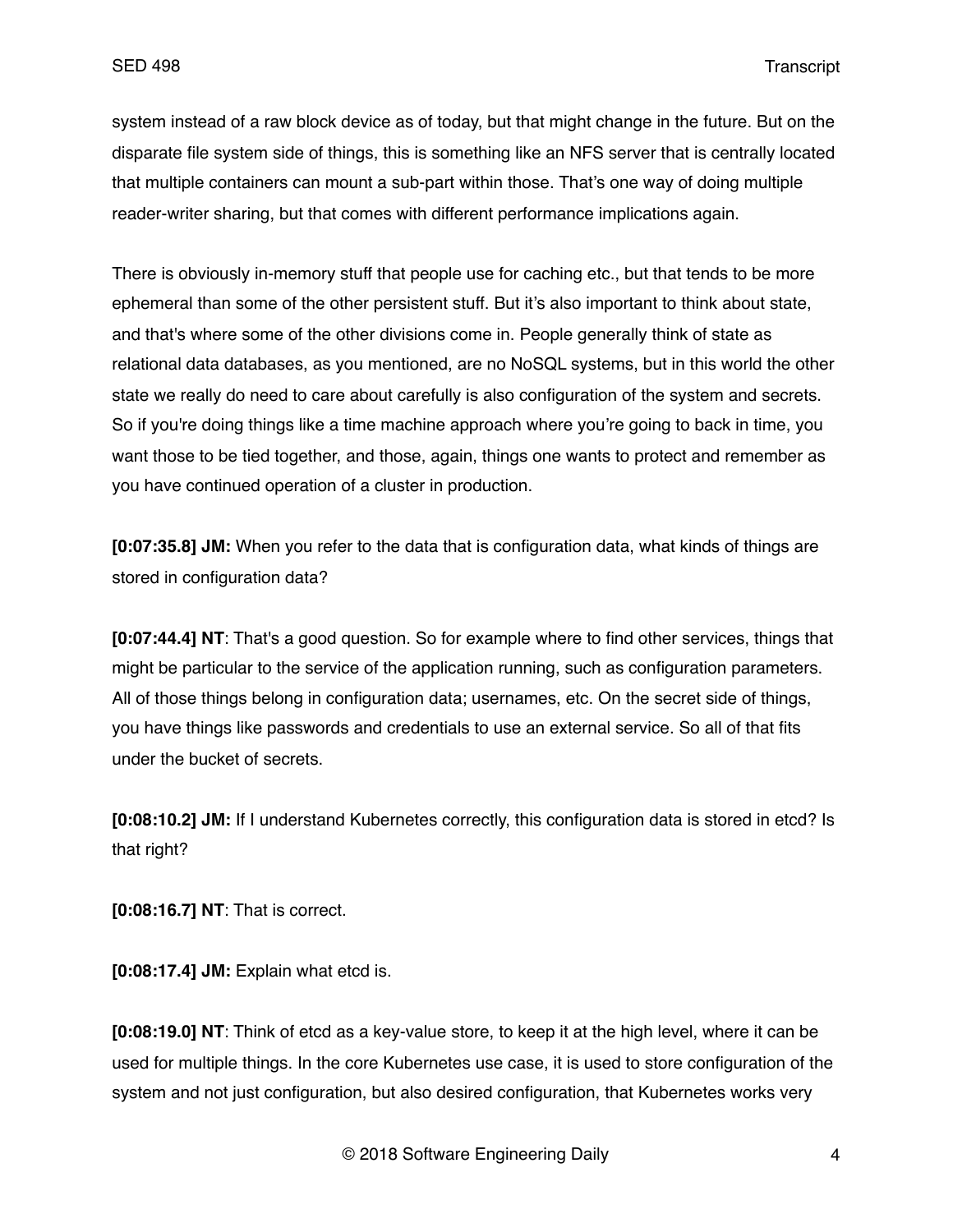hard, which is called a declarative approach to reconcile the state of the world to what the desired state of the world should be. And all of that information as to what application the workloads are running where what configuration looks like, all of that that tends to be stored in etcd today within Kubernetes.

Obviously there's also possible for applications to use at etcd too, but that generally tends to be limited, because the way one looks at etcd is more often in-memory store as you had mentioned earlier. So therefore it scalability is limited compared to other system that can use this to take Cassandra, MySQL, PostgreS, etc.

**[0:09:17.2] JM:** This is one of the key selling points of people who might consider using a managed Kubernetes provider, is when you go with the Kubernetes as a service, like the ones from Google, Amazon, Microsoft CoreOS, etc., etc., etc., there's a lot of these, they give you high-availability etcd, and that's actually something that's pretty hard to achieve if you're rolling your own Kubernetes.

**[0:09:46.7] NT**: Yes and no. To our customers, if ever a managed services is available for running Kubernetes, I think that tends to be the strongly preferred option. However, the state of tools in the ecosystem whether you talk about things like COPs or other installers that are coming out in the open- source ecosystem, make it much easier to deploy HA clusters today.

This is, again, one of those things where the tooling has evolved such that it's easier to set up etcd in a multi-node configuration, such that if a single node goes down, it does not impact the availability of a cluster.

**[0:10:23.3] JM:** Can you talk more about — Just talk more about etcd, because first of all, I didn't know that. I didn't know that it was getting easier to make your etcd highly available. I mean, is it still hard to make it, for example, multi-cloud or to make your etcd more durable, because you said etcd, it's typically an in-memory store. Does it have a disk-based back?

**[0:10:44.9] NT**: It does back the disk. Let's touch upon the two parts of the question. First of all, the general configuration of the recommended configuration of running etcd in a highly available environment. Generally, people like it to stretch across different availability zones as AWS calls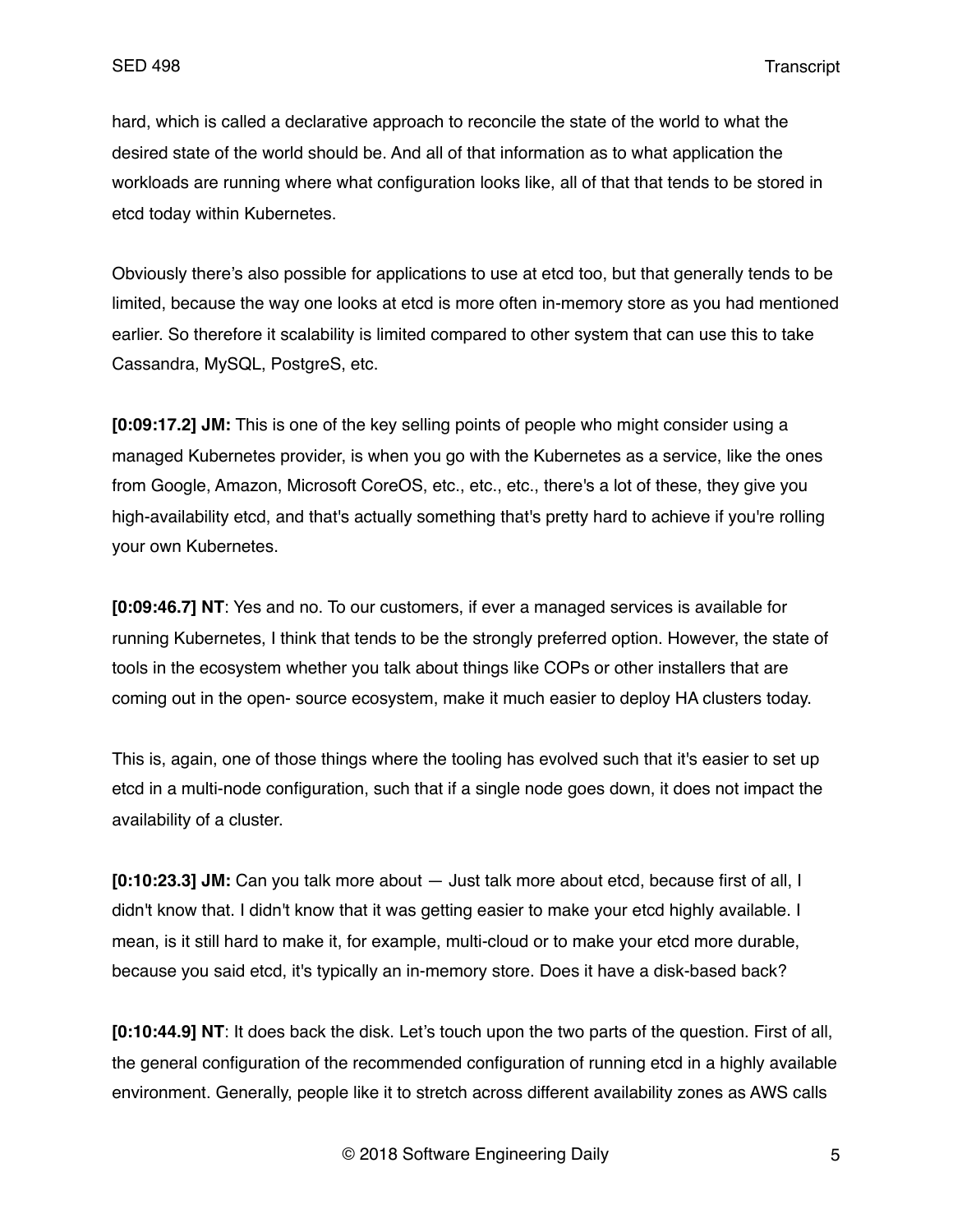it within the same region. That is data centers that have independent power networking sources. So they have the independent failure domains, but they're relatively close to each other, such as on the other side of the network or a mile away from each other. So latencies are low.

The general multi-node etcd deployments tends to be that. It's not built today to stretch across clusters that might be, say for example on different coasts of the United States or in different countries that are much further away from each other in Europe. That would be the recommended configuration.

Now Etcd obviously does back up on disc. So if you have, say for example, a full system failure, your cluster will come back up and etcd will read data of discs. There is that. However, the other thing that we talk to customers about is etcd by itself, by being a place where people store data, they want to be persistent. People care about disaster recovery of that, even for applications that might be completely stateless, because in the edge case and the IoT case, we run to customers. An example would be a retailer, where they're running Kubernetes and stores themselves, and in that scenario if the entire cluster goes down, and it's actually a disaster, someone accidentally wipe discs as an example, they want to bring the cluster back up as quickly as possible, and in which case they're trying to figure out what does it mean to protect etcd. What can they port over to a new cluster? What doesn't go across? There's some application logic there, but people do care about how to extract data that's in etcd too.

**[0:12:36.9] JM:** How severe of a problem is it if your Kubernetes cluster goes down and some of your etcd data is not saved and you have to reboot off of a slightly stale etcd configuration?

**[0:12:54.5] NT**: Two schools of thought of this one, and I'll tell you which school I belong to. So we run into — Again, talking from customer experience here. Also as a vendor, we provide solutions for customers, but we talk to everyone as to what they deploy, how they deploy. So there is an approach that says, "Let me go protect etcd, and I will go bring it back up and then I might need to manually fix things up, because things might have shifted since my last snapshot of etcd state," as an example.

However, a newer school of thought, which they I'm a bigger fan of, tends to be I've generally set up a CICD pipeline to not just deploy my application, but also my clusters, or I have a lot of

© 2018 Software Engineering Daily 6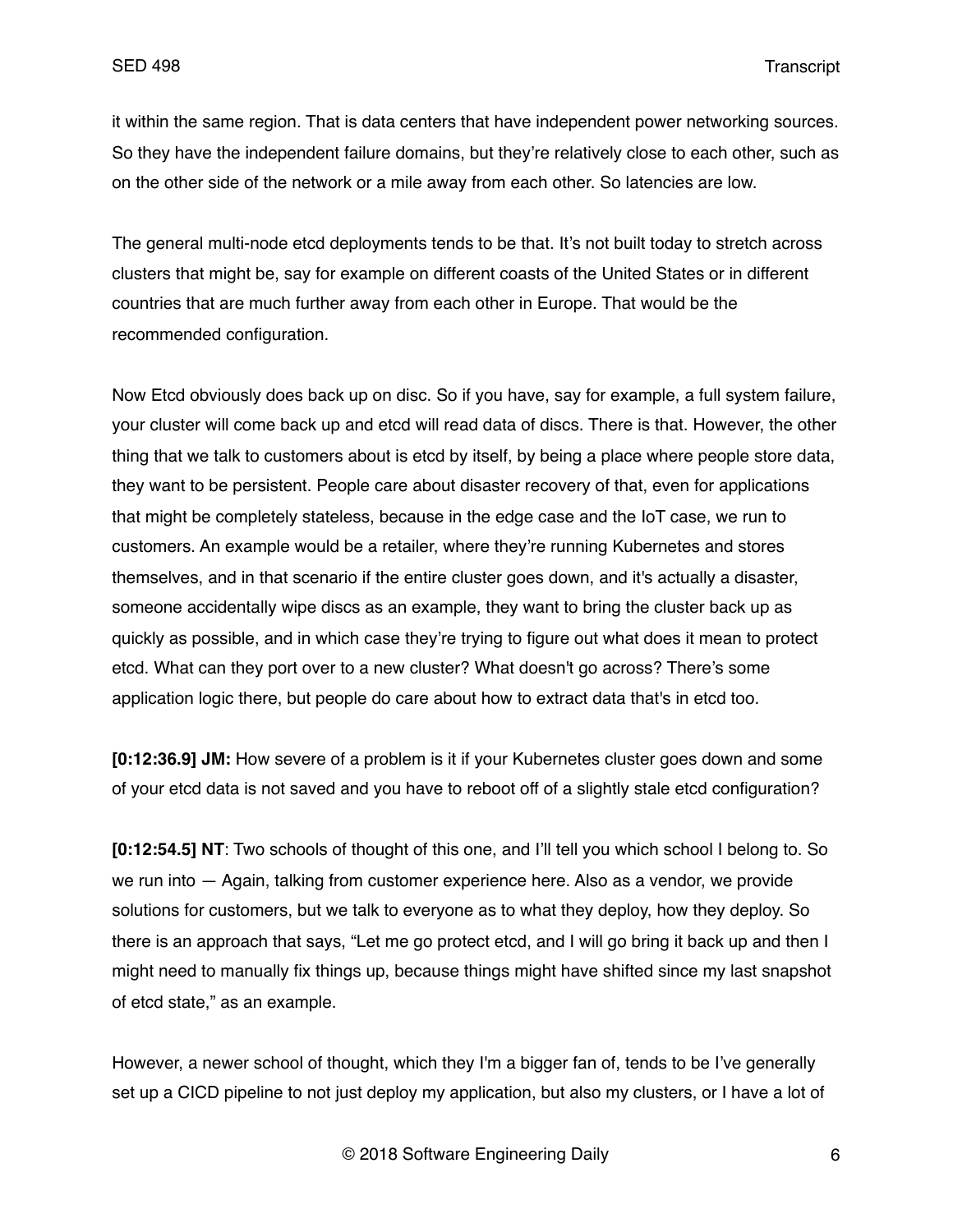tooling around that. So what is simpler for me is that I just bring up an entirely new cluster and then the rest of my pipeline is also set up such that I can redeploy all my applications within that. Again, this works when your applications are mostly stateless or semi-stateless, but, for example, we've been talking to a customer that has multiple large Kubernetes spread across multiple AWS regions, and if for some reason, whether it be instability, something incorrect happened, a cluster goes down, this solution is to just load the entire cluster wave, bring a new one up, deploy everything. If you're talking in the range of 50 to 100 nodes, they manage to do this in under 40 minutes. Now, they can failover to another cluster while this is going on. So they are highly available still, but that's another example of what happens when a cluster gets destroyed.

**[0:14:32.0] JM:** Let me explain something that I don't quite understand. So if I've got an application, it's running on Kubernetes, I'm using all these different types of storage. So I use object storage, like S3. If my users upload a video or upload some other kind of media and I use MongoDB if I'm storing data about a user. I'm storing their username and password and their preferences and stuff kind of there. For etcd, my understanding is that this is like the configuration of the cluster. So it's how are load balancers interfacing with each other? How is my — Maybe what are the IP addresses of certain services?

What I don't understand is why — Like in under what conditions that data needs to be durable? It'll be durable in the sense that maybe I have like a version controlled set of YAML files that describe how I'm deploying my cluster, but why is it important to have the state of the cluster at any given time, which is an etcd, which can change a lot of the time. Why is it important to have that information be durable, because just redeploy another Kubernetes cluster based on those YAML configuration files?

**[0:15:50.3] NT**: So I actually agree with you, right? So I belong to that school of thought to where — There are two kinds of data when you think about etcd in particular, but you brought up a lot of more interesting topic that is application data that we'll dig into in a little bit too. But from the etcd point of view, there are some data that is temporary. Current IP addresses assigned to pods as an example.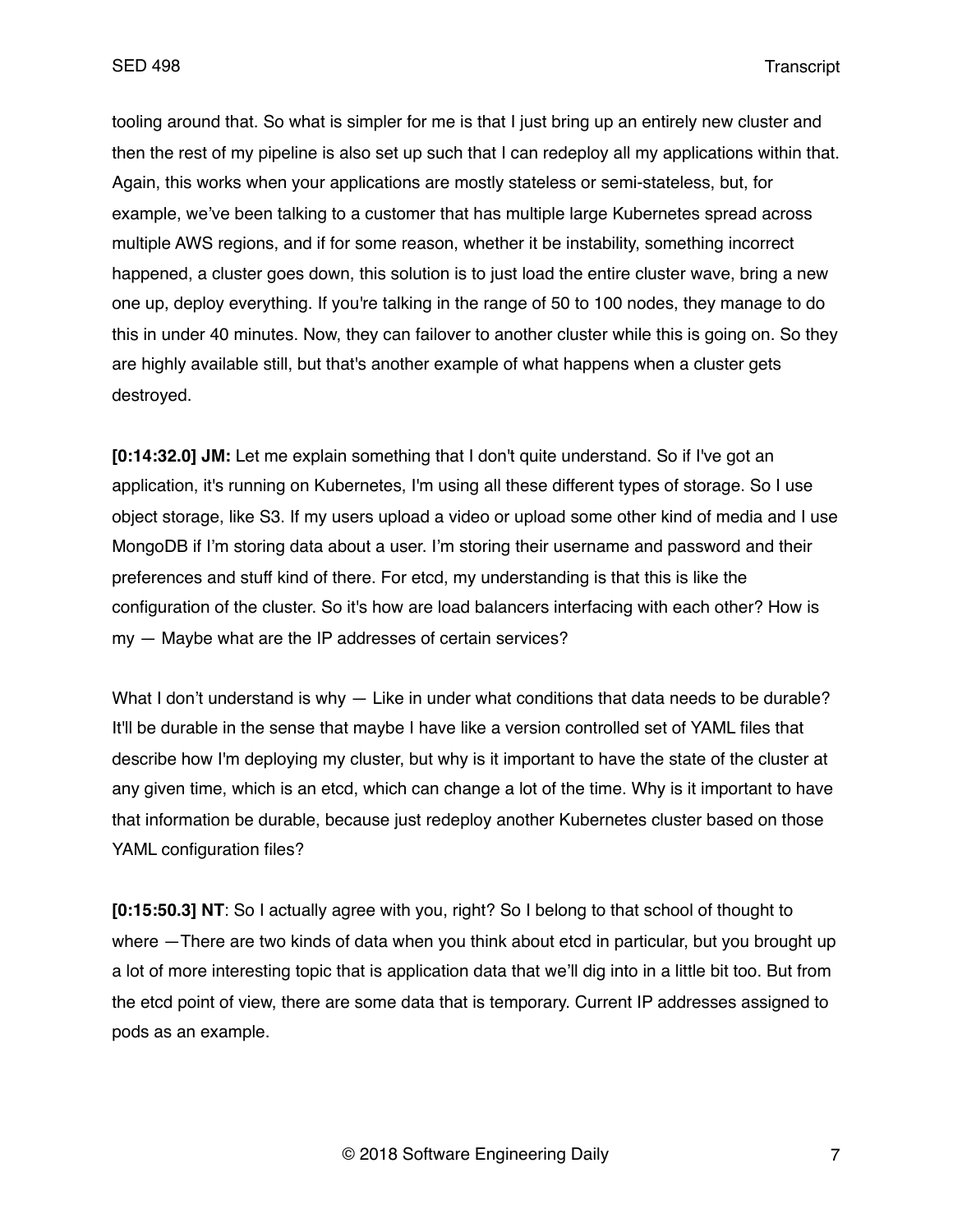There's some other information one wants to remember, such as service definitions, as you mentioned, load balance examples. Now, why you might want to remember that? I believe we want to remember that within the context of the application verses from the context of the cluster. So that's the difference in terms of what we're talking about, that is instead of trying to do, let's say, full cluster disaster recovery, it's more meaningful to capture the state of an application as it existed when we talk about all the four kinds of states we touched upon earlier. The reason to do this is for multiple reasons, because it's not just about the operator of these platforms and how we make their lives easier, but it's also about the developer, giving them a better developer experience, giving them better developer agility.

From the operator point of view, they might want to go restore the application state to something that might exist an hour ago, and any shift in some of the service definitions, they might want to roll those back to. So that's an example of that.

From the development point of view, there might figure out, "Hey, I want to get a snapshot of my application data included as what it looked like a month ago or a week ago, because I need to go do some debugging on this thing, or I want to clone this entire application stack into another cluster, into another namespace, because, again, I need to run my newly revised code against that older data."

Those examples show up and for that to make it really easy for them, so they don't need to worry about what is an ingress of this look like, what do the service definitions for this look like. Capturing that state simply makes that workflow much simpler for them.

#### [SPONSOR MESSAGE]

**[0:18:05.9] JM:** The octopus, a sea creature known for its intelligence and flexibility. Octopus Deploy, a friendly deployment automation tool for deploying applications like .NET apps, Java apps and more. Ask any developer and they'll tell you that it's never fun pushing code at 5 p.m. on a Friday and then crossing your fingers hoping for the best. We've all been there. We've all done that, and that's where Octopus Deploy comes into the picture.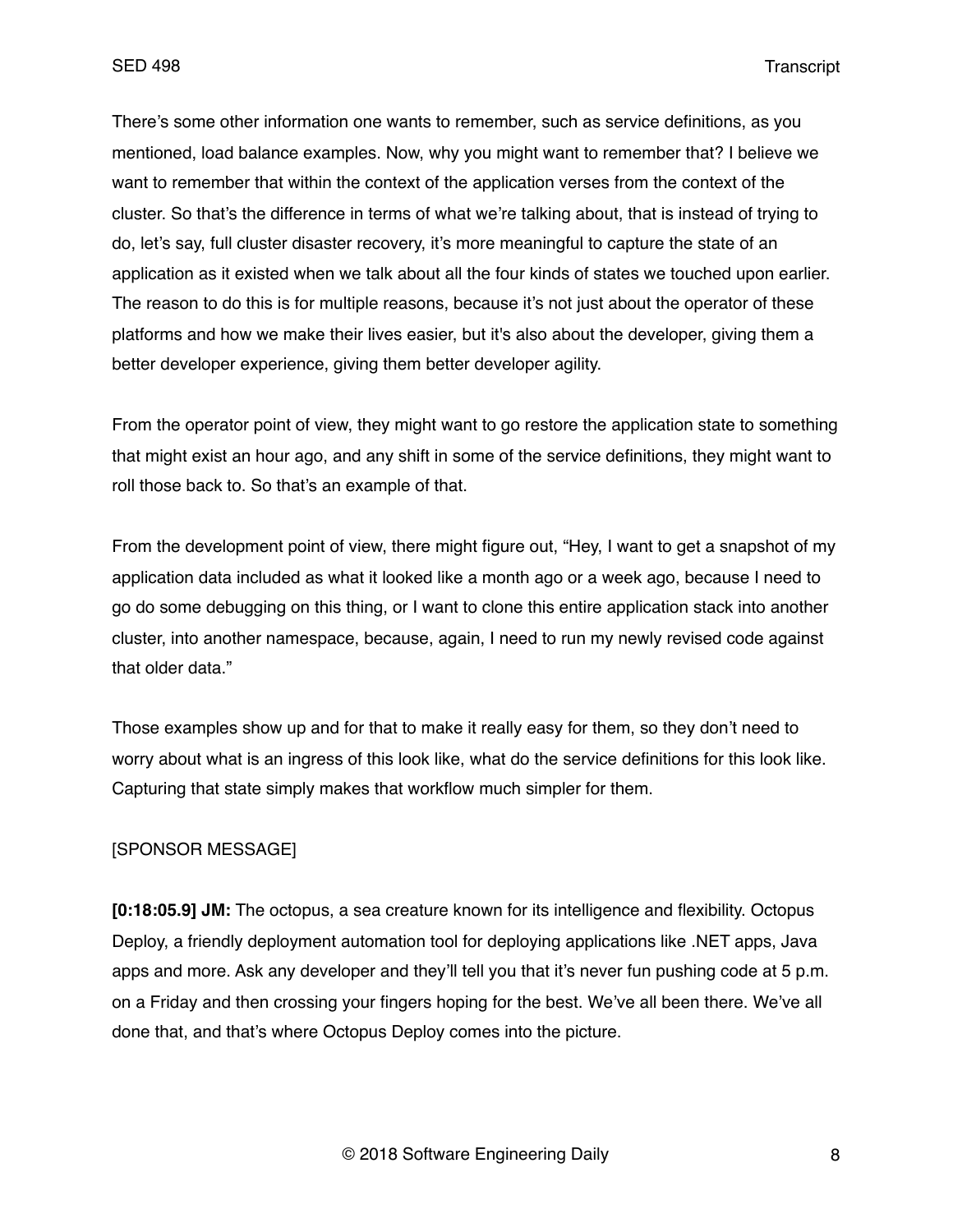Octopus Deploy is a friendly deployment automation tool taking over where your build or CI server ends. Use Octopus to promote releases on prem or to the cloud. Octopus integrates with your existing build pipeline, TFS and VSTS, Bamboo, Team City and Jenkins. It integrates with AWS, Azure and on-prem environments. You can reliably and repeatedly deploy your .NET and Java apps and more. If you can package it, Octopus can deploy it.

It's quick and easy to install and you can just go to octopus.com to trial Octopus free for 45 days. That's octopus.com, O-C-T-O-P-U-S.com.

## [INTERVIEW CONTINUED]

**[0:19:37.7] JM:** That certainly gets us towards talking about what your company Kasten does. So I guess the purpose of doing a snapshot of this etcd data and basically the cluster-wide data, it's mostly to audit how your Kubernetes cluster can maybe get into funky states, or like if you're looking in your database, you're looking in your Mongo database, like this is — How did the user data get to this type of situation? You look at your different application instances, your "microservices," you're looking through the code and you're like, "I can't understand how this would have occurred," and maybe you're even looking through your distributed traces and you're saying, "It just does not make sense how this would've occurred," and when you look at the state of your cluster, even the present state of your cluster, you look at your current etcd and you would say, "Oh, it still does not make any sense how this situation would happen." Under those kinds of conditions, you might want to be able to look back in time and say, "How did the state of the cluster look two hours ago when this data was written to my database, because that's the only way that I'm going to debug this problem."

**[0:20:48.4] NT**: Yes. As you mentioned, the other tools that will probably get you there faster, such as if you have the right logging tracing set up. You will have application audit logs. Kubernetes has been doing a bunch of work in that space too.

The way I look at it is this is one of those who done it kind of puzzles, where the multiple different moving pieces, and that is probably a subject for much longer conversation as to how you debug some of these newer micro-service applications in production. You're correct that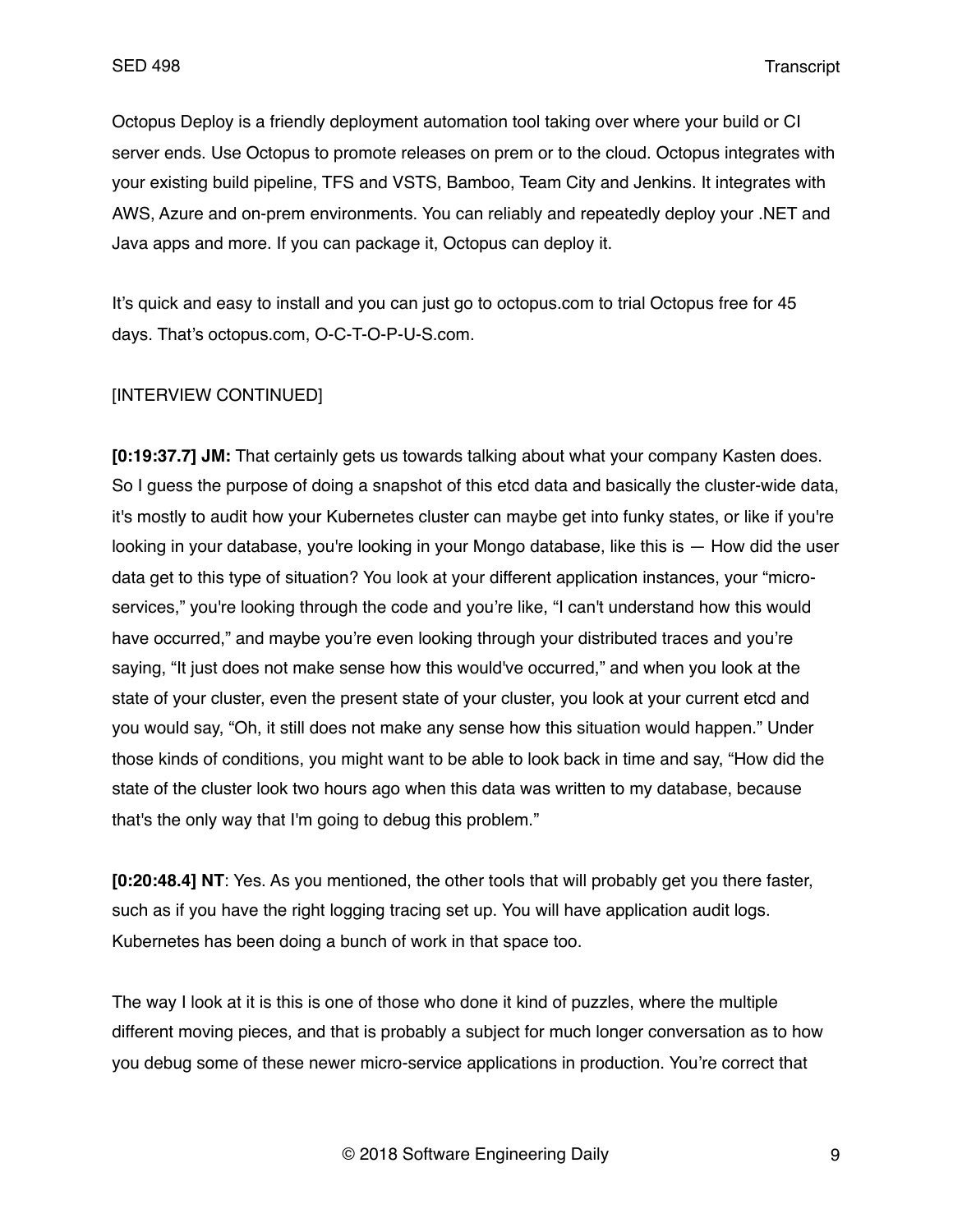there's data that flows in for multiple different components that tie into a larger picture to help you debug as to what might've happened and why.

**[0:21:27.3] JM:** I see. So your company does — If I understand the technology correctly, take snapshots of the application data across an entire Kubernetes clusters. Is that right?

**[0:21:39.6] NT**: That is correct, but I think we should step back a second to look at the high level goal, right? I think, generally in the community today, there is — And we saw some of these at Cube-Con, where when we were on the show floor, we spoke to people and generally folks fell into two different kind of bucket. Some of the people have already done stateful in production and they're moving forward, but there's a lot of uncertainty or confusion around is Kubernetes ready for running stateful production workloads.

At the very high level, what we try to do as a company, both via open-source efforts as well as via commercial product, is to tell people and make it easy for them to build, deploy and manage stateful applications running in these environments. We want to take a lot of the challenges away, and this is one of those cases where perceptions have a half-life of people thinking that things weren't stable, and a lot of the world has changed as far as cloud native environments go. I think the timing is right. So, in general, those are some of the pain point that we're trying to address today. In particular, snapshot is just a set of what we do for our customers, because our goal is to be much broader.

Let's go back to the questions you raised about things like etcd, about things like Mango, and the other sub-point you raised in passing that is applications today tend to be polyglot, where they use multiple data services underneath them, but there'd be a combination of Mongo or Redis and Cassandra or a NoSQL and more traditional SQL system in the same application. We see a lot of that happening today. So how do you coordinate these kind of applications? How do you approach data management from and application layers what will look like?

There is, again, using the application as a layer of encapsulation. How do you make it easy both from the operator side of view that care about at the enterprise scale, a lot of different applications, a lot of different businesses running on the platform, but also about the developer,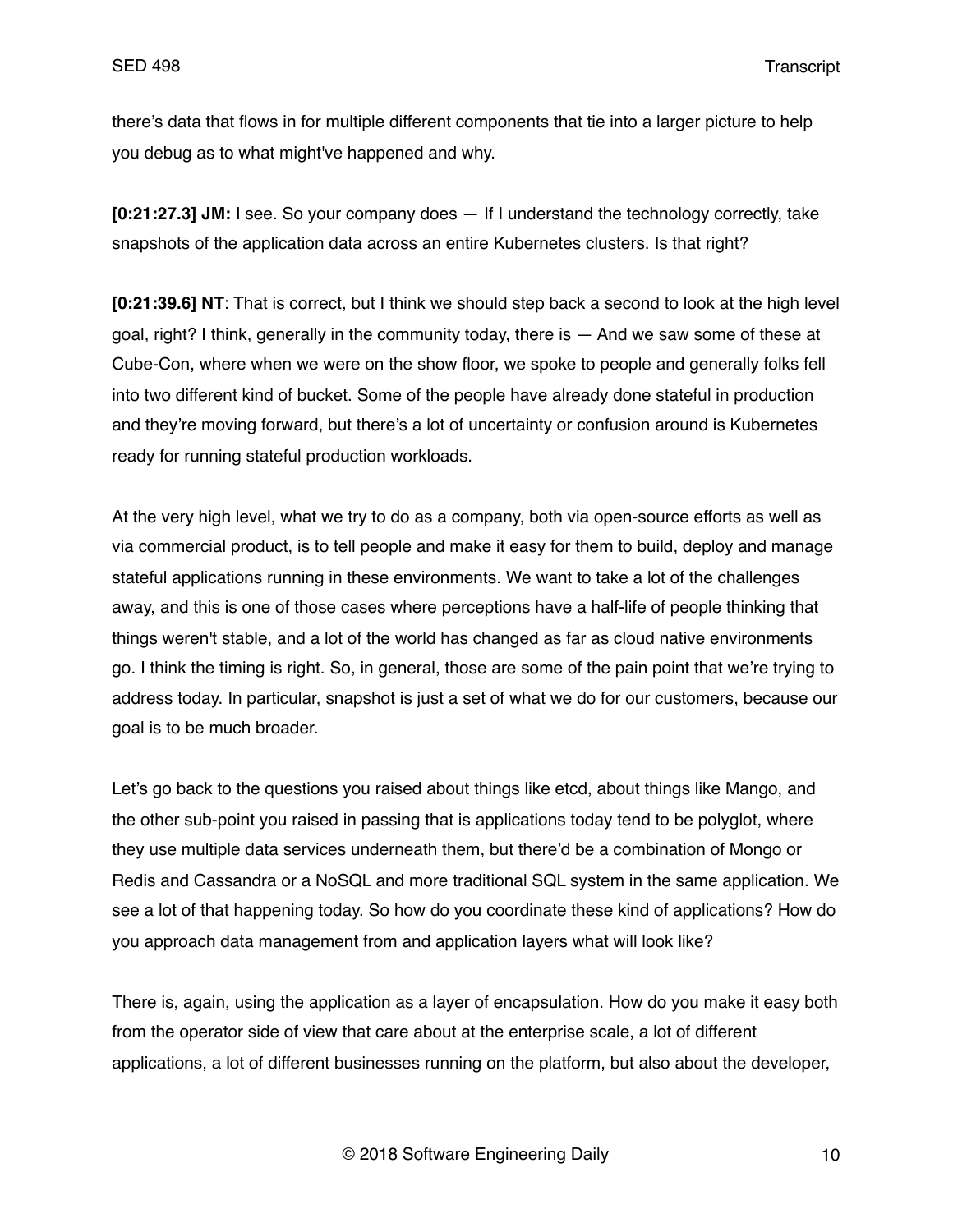making sure they have a great experience, that for them it is as easy to build and test stateful applications as it has been for stateless once today.

**[0:23:46.4] JM:** Stateful application. So for example, when I ask the serverless people — When I'm doing an interview about serverless application I say, "Okay. So how do serverless applications manage state?" and typically they say, "Well, you write your state to Redis," which is an in-memory storage system that can be made to be persistent as well, or you write to blob storage, or you write to your database, and it sounds like the same rules of a 12-factor app. You don't keep state in-memory on the container itself. You don't keep state in-memory on your serverless container. Similarly, you wouldn't keep state in- memory on a Kubernetes container I think is the widely accepted wisdom. What's changing? Help me — When you say, "We want to be able to build stateful applications on Kubernetes," where are we talking about a state, because we can put state in a database, we can put state in S3, we could put state in Redis, we could put state in Mongo. That's a stateful application. So what kind of stateful application are you wanting to enable?

**[0:24:45.6] NT**: Okay. From the broad perspective, from Kasten's perspective, we aren't clearly concerned about where state resides. Whether it'd be a managed service within the container or even some other place like a blobster. We will go handle all of that. I think the underlying point independent of what we do is that there is this 12-factor app manifested that came out a number of years ago. Heroku was one of the first production deployments. The way I look at, as people using that philosophy at scale. Really, they all have state. They've just put it into some other location generally outside the cluster, which tends to make management harder.

In the Kubernetes world, you're again correct, where things started off in a very stateless manner, but I do believe that we are now at a place, especially with the 1-9 release coming out, that it is possible in production and with confidence to the stateful stuff within your containers itself, and that actually has a lot of advantages that sticking state outside of the system doesn't bring along with it. Weather it'd be for test their workflows, whether it'd be for foster developer agility, combined snapshotting. Those are the things that it leverages, as an example.

Let's say I am using an application, but my state is in some multitenant database that's outside of my cluster. The issue with that is if I ever want to snapshot my entire application stack, I don't

© 2018 Software Engineering Daily 11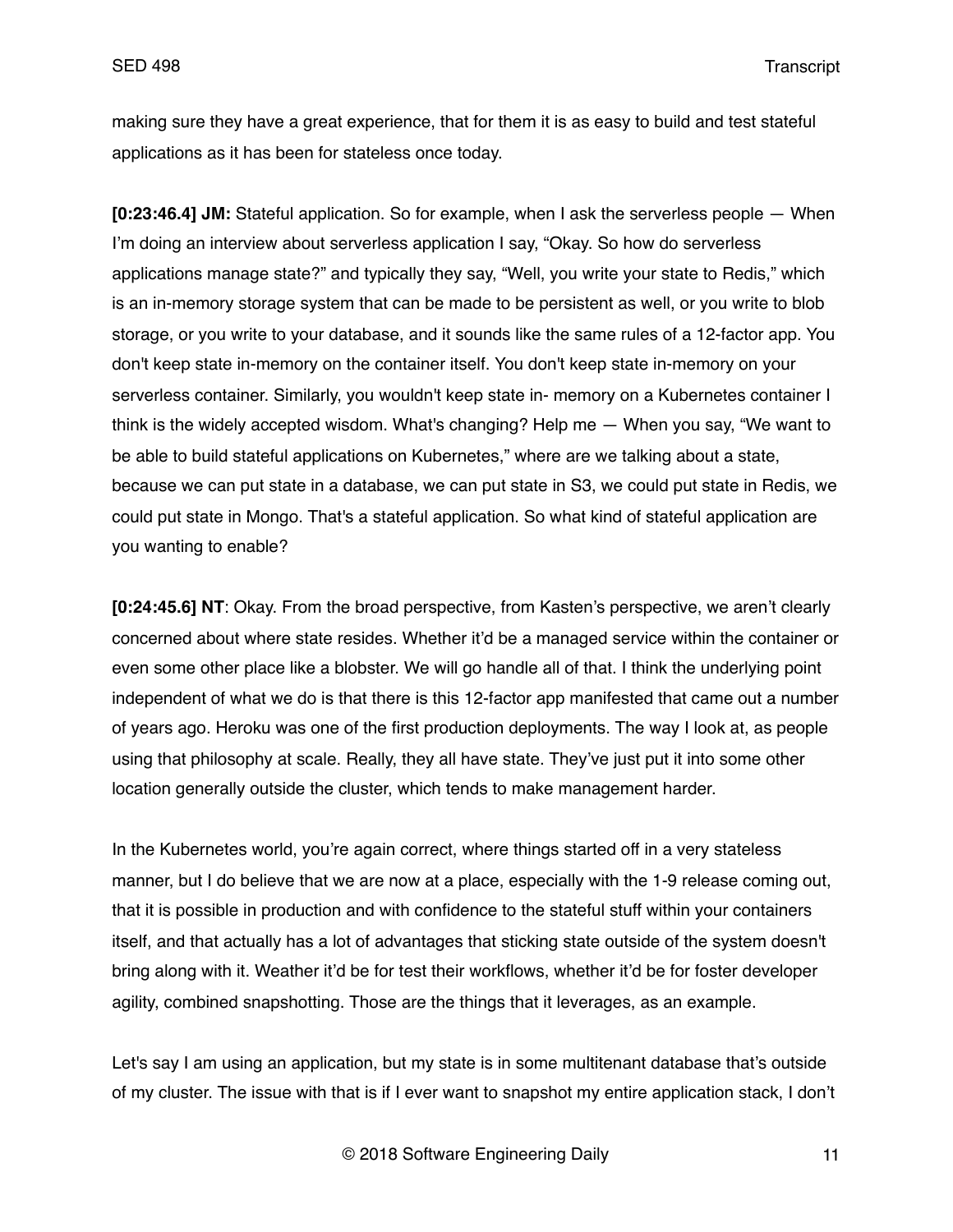have a good way of doing that. But if I bring it all within Kubernetes itself and use the same tooling and the power that Kubernetes API gives you, there is a lot of value to be had there, because you can now snapshot not just data, but the entire application stack, and that's a very powerful construct when you think of it both from the developer point of view, but also the operator point of view that cares about keeping the lights on and making sure things are in sync. Sometimes it's for regulation purposes. Sometimes it's for other internal business objectives, but bringing state into Kubernetes in particular, both the system is ready to do that today and it gives you a lot of advantages in terms of not having to manage two systems, being able to manage it coherently that I believe is the right thing to do.

**[0:27:00.2] JM:** Okay. So let's pick these two concepts apart, like first, why we would want a stateful application that is entirely within the container, with on Kubernetes, and then we'll talk about snapshotting. Why snapshotting is useful.

I think about my experience on my laptop, my Apple laptop, and the experience is entirely selfcontained. I'm not thinking about what are the stateful operations. Like we're just talking about — Let's say I'm on an airplane and I'm not connected to the cloud and I'm just like writing a text document and I'm like editing a text document, and then I go and write a post-it to myself or I go and create a piece of music, and I do all of that while I'm on the plane, and then I shut my laptop, and I'm not really worried about losing any of these data, unless the plane goes down or if I drop my computer perhaps. Why aren't containers like that, or are containers getting like that?

**[0:27:57.4] NT**: I think containers are getting like that. So this is when we touched upon persistent volumes much earlier in this conversation. Containers are getting like that, such that once you store stuff to a persistent volume in the Kubernetes world, you know your data is going to be there. You come back up at some other location, it's still there. You come back three hours later or a week later, it's still there. So that has changed.

**[0:28:22.0] JM:** Okay. Right. So really what you're talking about is the idea of this persistent volume that we can attach to our containers. That's basically — Like I have the hard disk that is connected to my computer. Even if my computer goes down, I have to restart or it runs out of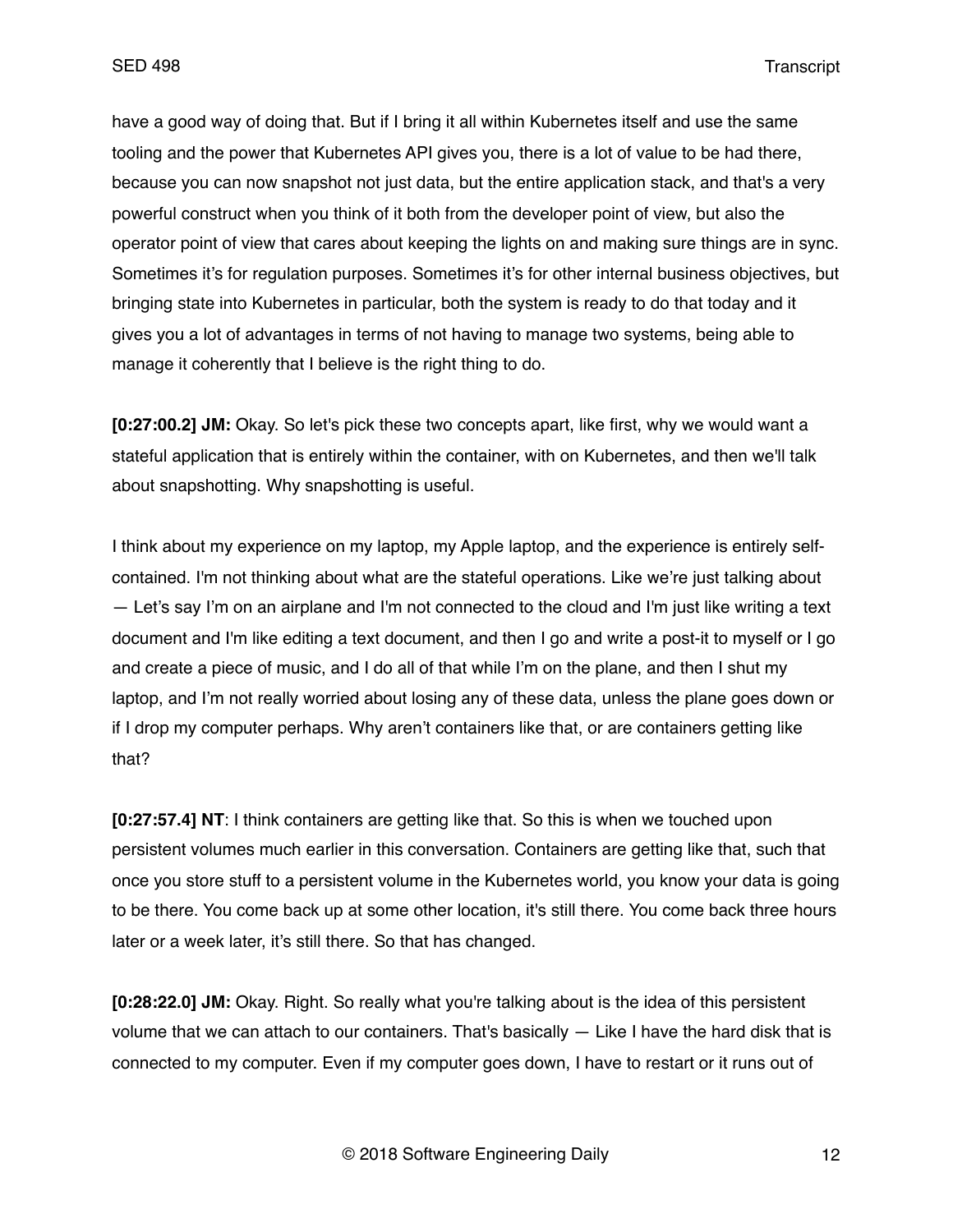battery or whatever. My information is saved on disk. That's basically the same as these mounted file systems that we can attach to our Kubernetes containers.

**[0:28:49.4] NT**: A little bit more powerful. To take your analogy a little further, it's equivalent of you have your applications, whether it'd be iMovie or notes application, etc., on your laptop. Think of that as a part of your compute and your compute configuration, and then you have the date that corresponds to those applications. So now what we're saying is it really doesn't matter whether it's a different piece of hardware to different physical server or VM. It really doesn't matter where things run. When you come back up, all your applications are going to be there as you remember them at the version. Everything self-contained and the data associated with that.

So when you talk about the advantages of bringing state into the system, I think the notion of being self-contained is very powerful, because from the developer point of view, they have the choice of picking and verifying against their version of the application stack they want to use. Whether this version of Mongo or this version of Cassandra, because it gives them extra features, versus what ops has said, "Hey, we only have this version of MySQL and this version of PostgreS available." They can use what's best for them. It's self-contained. They have no external dependencies, and that's a lot more powerful than sometimes saying, "I depend on an external service someone else might be managing."

**[0:30:01.5] JM:** I see. So from the operator's perspective, I'm looking out at all the containers that are running across my cluster, and in a world without these mounted volumes, the operator is saying, "Oh gosh! I have to manage a Mongo container cluster and I've also got to manage the application container cluster, because the application container cluster is  $-$  It's going to fall over all the time and it needs to write all its data to these external Mongo clusters, and so I've got to know operational how to deal with both of these things," but if instead the developer made a container that was backed by a file system and a durable volume, and then just deployed Mongo within that self-contained world, the dev ops person, the SRE, the operator is just looking and they just see an application container. They don't see an application container and then a Mongo container somewhere else.

**[0:30:55.6] NT**: Yeah. That's a pro and a con. That's, again, where we come in. Some of the challenges I'm going to now talk about don't always exist if your company is small, a small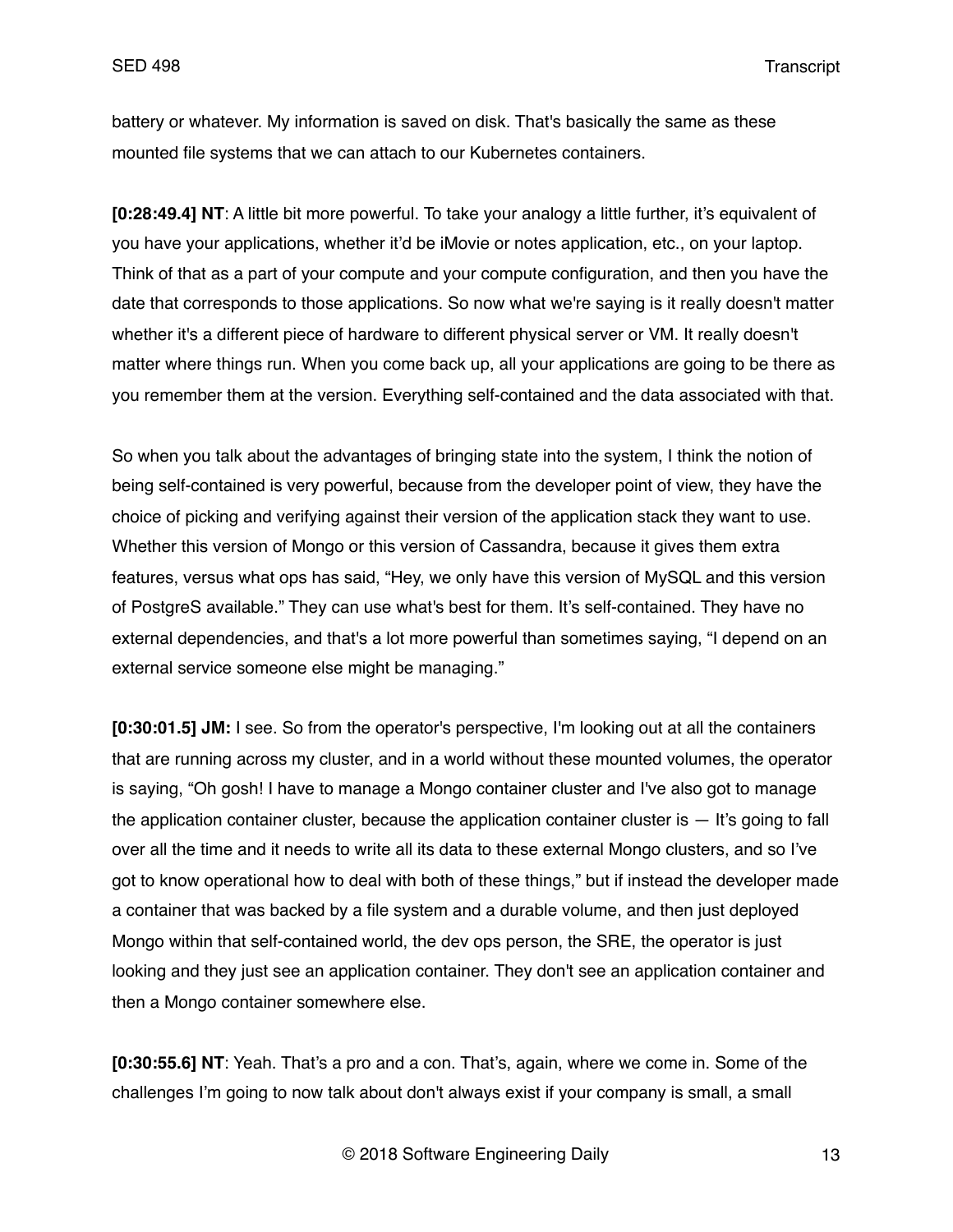startup like us or if it's a single product, a single application company, but as soon as it get to enterprise scale, the scale of problems change. We want to impart developers exactly in the way you mentioned; give them the flexibility and control over the applications they are building and however they want to build that application, but ops from that side, they still care about keeping the lights on, and it's not just about making sure my application stays up, but it's about all your traditionally boring requirements, such as you have business continuity, you have disaster recovery. Can I protect myself against ransomware? Can I support complicated test step workflows for performance, etc., without having to file IP tickets or without a person needing to get involved? How do I move data from production to test step?

All of those workloads still apply, and in some companies that we speak to, a lot of that has been pushed onto the shoulders of the developer, which again believe is a wrong thing to do. Sometimes is what a skills gap in the tooling gap. We haven't provided developers with tools to do a lot of these things, but it's also not a part of the core application focus, and I don't know if they should be responsible for all these business objectives style goals. That's, again, very common by saying, "Let's approach things from an application layer," which balances the needs of operators and developers. We call ourselves being ops-focused, but dev friendly.

From the ops point of view, we want to give them the global compliance, policy-based management that's highly dynamic. We want to give them visibility to what's happening in particular with state. With stateless stuff, it's very easy. As soon as data enters the mix, you want to figure out that, "Hey, is my state protected? Can I reuse it in different ways?" Whether it'd be for analysis later or whether it'd be for test dev or performance testing.

But from the developer's side of things, as a mentioned, we want to give them control over the stack. We don't want to slow them down. So those are the two requirements that we balance in our platform today, and what we do is enable use cases, such as cloud migration as an example. We enable use cases such as moving data in an automated within production test dev, backup and recovery, disaster recovery, so all of those things fall out of our platform.

## [SPONSOR MESSAGE]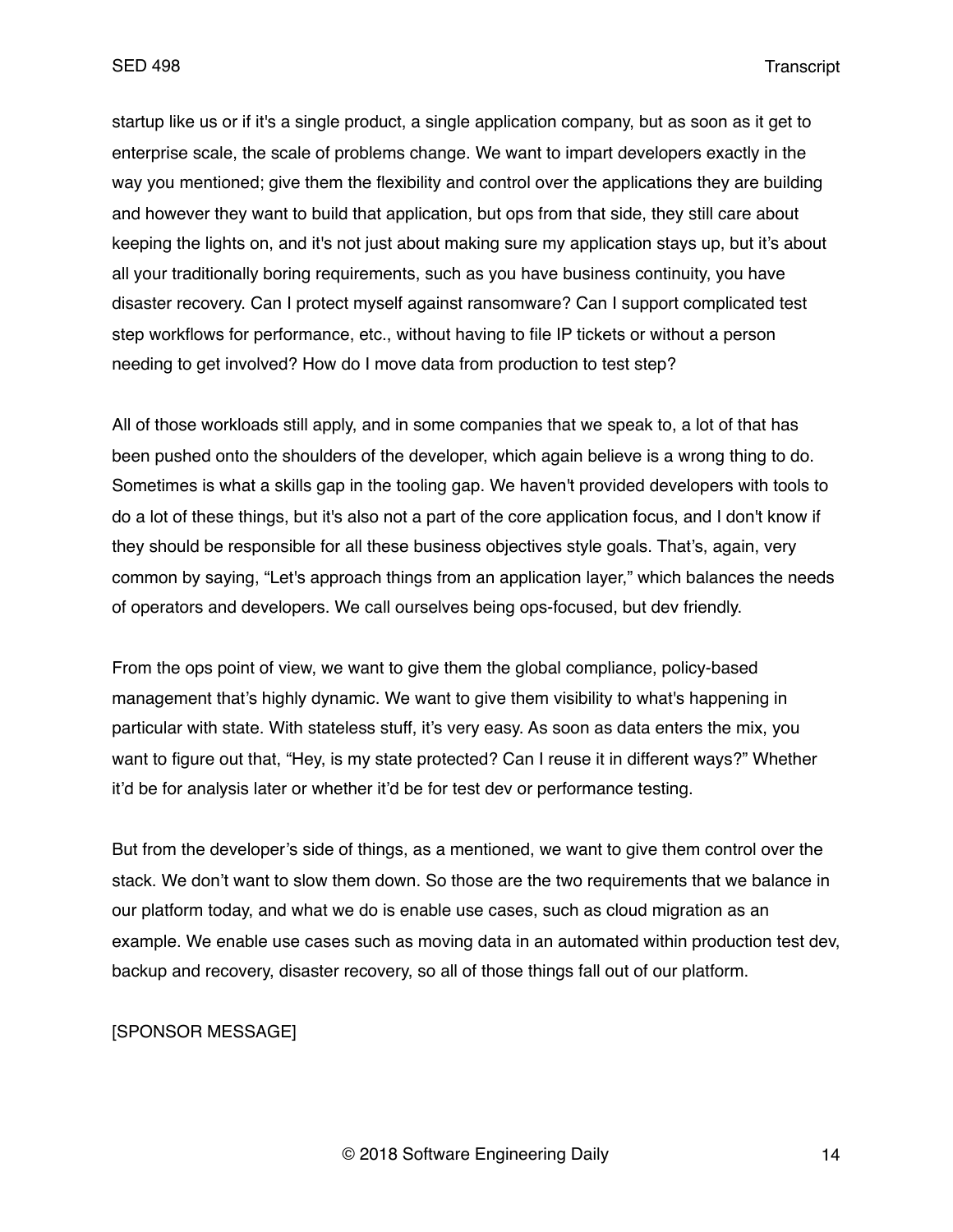**[0:33:29.2] JM:** Your company needs to build a new app, but you don't have the spare engineering resources. There are some technical people in your company who have time to build apps, but they're not engineers. They don't know JavaScript or iOS or android, that's where OutSystems comes in. OutSystems is a platform for building low code apps. As an enterprise grows, it needs more and more apps to support different types of customers and internal employee use cases.

Do you need to build an app for inventory management? Does your bank need a simple mobile app for mobile banking transactions? Do you need an app for visualizing your customer data? OutSystems has everything that you need to build, release and update your apps without needing an expert engineer. If you are an engineer, you will be massively productive with OutSystems.

Find out how to get started with low code apps today at outsystems.com/sedaily. There are videos showing how to use the OutSystems development platform and testimonials from enterprises like FICO, Mercedes Benz and Safeway.

I love to see new people exposed to software engineering. That's exactly what OutSystems does. OutSystems enables you to quickly build web and mobile applications whether you are an engineer or not.

Check out how to build low code apps by going to outsystems.com/sedaily. Thank you to OutSystems for being a new sponsor of Software Engineering Daily, and you're building something that's really cool and very much needed in the world. Thank you, OutSystems.

# [INTERVIEW CONTINUED]

**[0:35:22.4] JM:** In order to do any of that stuff — You know what? Let's just take a top-down approach. So plenty of people want the feeling that they can lift and shift their Kubernetes cluster from one cloud to another. This is one of the big levels of excitement around Kubernetes, is that what Kubernetes, the platform is, is it's something that allows you to lift and shift your entire architecture from one cloud provider to another and this puts downward pricing pressure on the cloud providers. It puts pressure to not create lock-in to the cloud providers, and this is a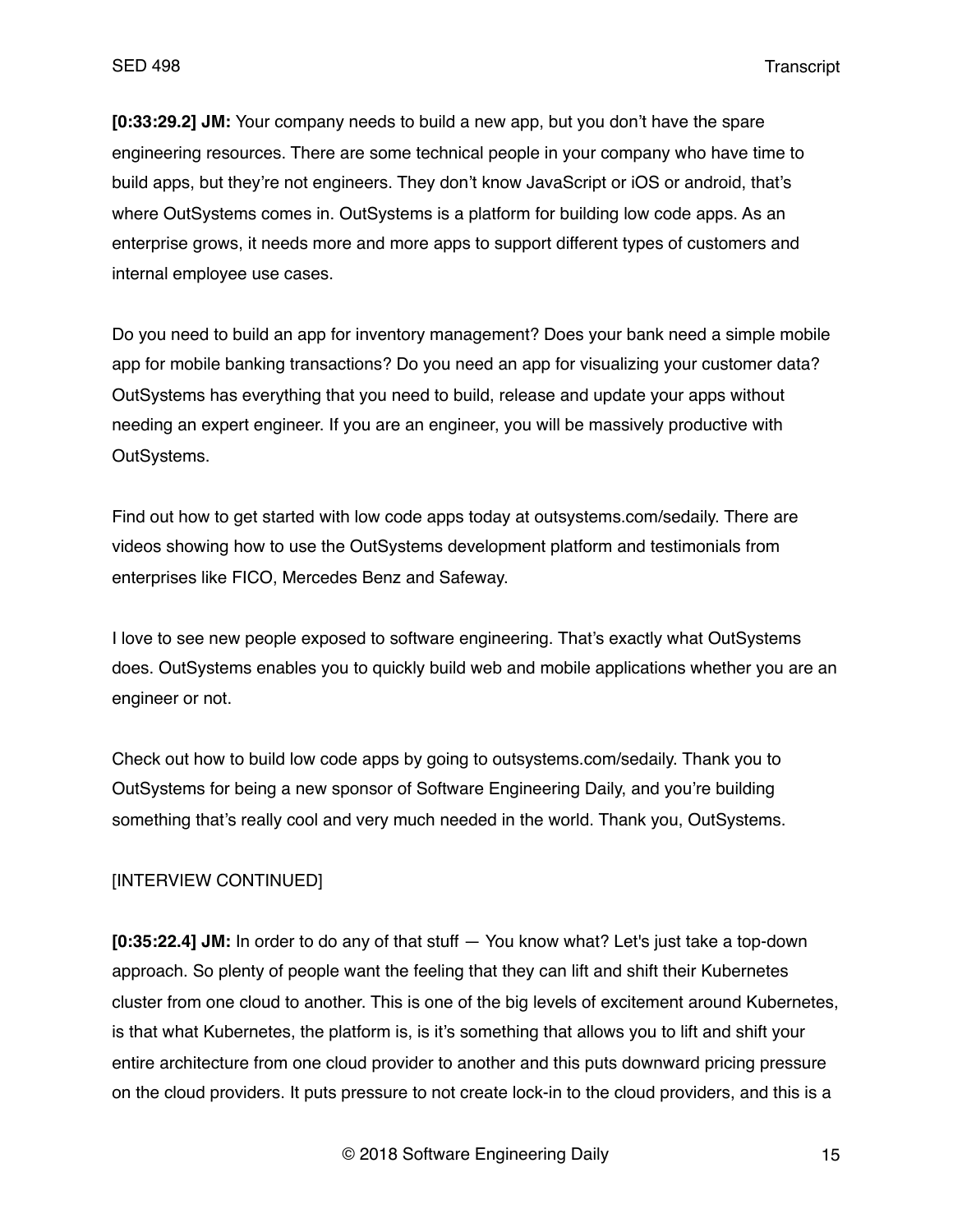beautiful thing for developers, but I've not actually heard of many people doing a lift and shift yet, and I think that's probably because people are kind of terrified of doing that and it's not like a one click sort of thing.

So explain what is required. Like we've done enough shows about people migrating to Kubernetes, like maybe you're on virtualized instances and you're migrating them to Kubernetes. We've covered that before, so let's say you're already on Kubernetes on some cloud provider and you want to lift and shift it. What do you do or what is needed? What are the requirements for that lifting and shifting?

**[0:36:33.8] NT**: It's a great point that you raised. This is something our customers have expressed a lot of love interest over the last few months. We do see a lot of cloud migration requirements. The majority of people wanting to use them to-date and to be across different regions in the same cloud, such as from US East to US West as an example, but we are seeing an increase ask, and this is another reason why people both pick Kubernetes, that is, as you mentioned, for increased portability, but also why they want to reduce dependence on cloud provider-specific obstructions.

So if you're using AWS's DynamoBA, you're pretty much locked into the platform as an example. Bringing things into Kubernetes itself gives you a lot more of that portability. Now, what you need to do to really move things across clouds is a couple of different things. Some of which Kubernetes has already made it easier for you, that is to capture the state of your application and infrastructure independent manner. We already have a lot of that via lie container definitions and application definition.

There are some minor things that need to be swapped across, but a little bit of preplanning can take care of that, such as definitions of things like storage classes. The more stateless stuff again, much easier. As soon as state enters the mix, it becomes a little bit more complicated. And so we do it in a couple of different ways. We have a lot of features built in for both data mobility and manipulation. So why an open-source project that we have called Kanister. You can check it out at kanister.io, and that's Kanister with the K, and to that we allow you to extract data from applications that are not volume level snapshots, but extract data from an application point of view.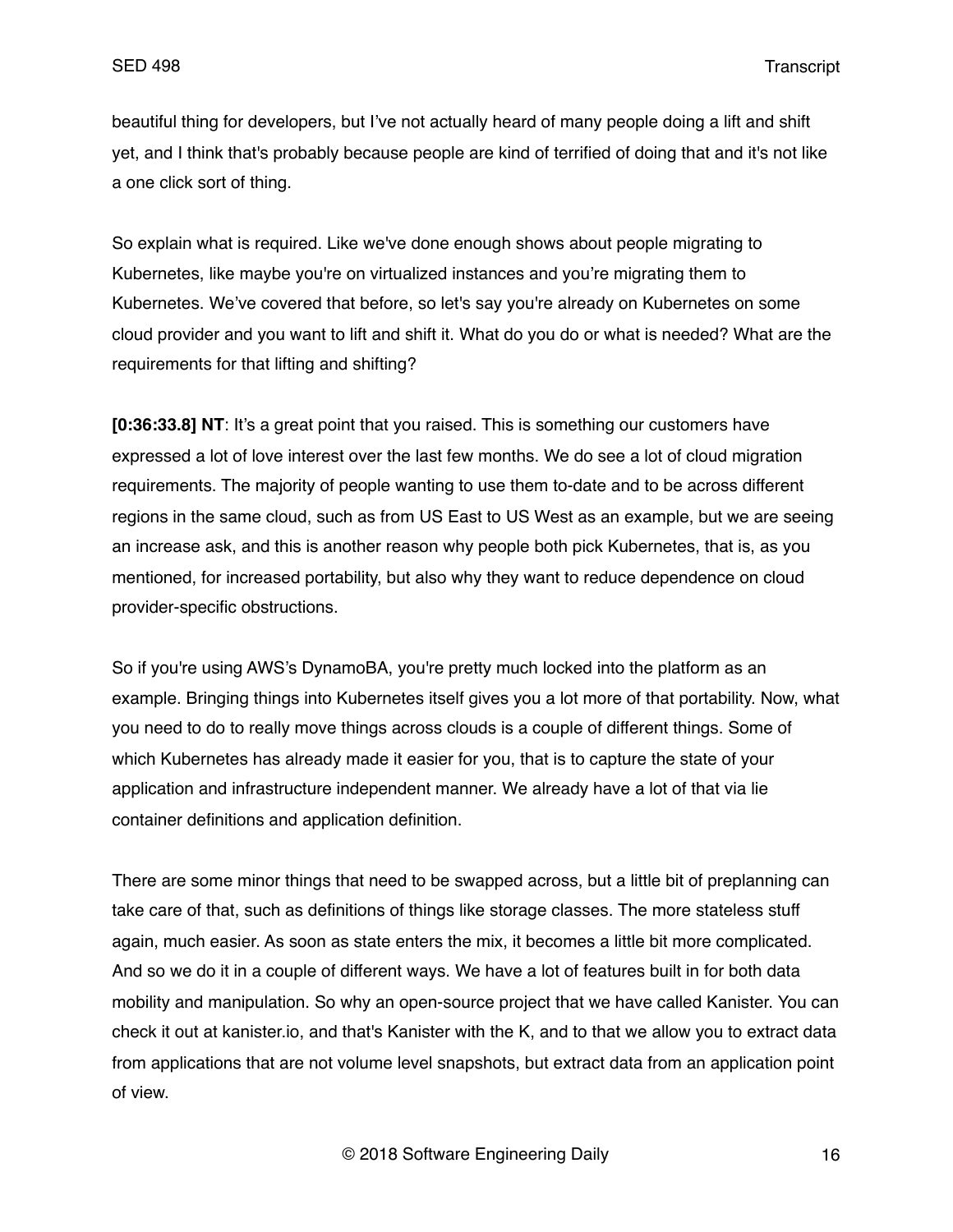So, for example, let's pick Mongo. We don't take — We have a three replica Mongo cluster. We will extract data at the Mongo API level and put it to a platform-independent artifact stored in an object store S3, and this makes it much easier to port over to another cloud provider compared to using volume snapshots, which are not easily migratable.

There are stuff that we do for that that very easily allows you to move across different cloud providers, and sometimes there still is 10 gap between data as to how load balancers are ingress work across different cloud providers, but those are easier to solve. A lot of the complexities in the application itself, which is what we capture for our users. Does it make sense?

**[0:38:58.5] JM:** You're a describing a Mongo cluster. If I've got a three replica Mongo cluster on AWS or some other cloud provider. Just for distributed systems people, you keep three replicas because you want to have both replication, because if one of those nodes gets vaporized and you only had one database node, then you would lose all of your customer data, and you don't want to have two, just because if you had two, then if there was a disagreement between the two instances, then you wouldn't know how to resolve that disagreement. So you have three, so that you can resolve differences and have these replicated states. You've got a three node Mongo cluster on a cloud provider and you want to lift and shift it to another cloud provider, and you're talking about the difficulty of doing that lift and shift.

I guess what I didn't quite understand what you're doing to snapshot that data. Like if I was going to naïvely snapshot that data, I would like export it to a CSV file or whatever and then just like email it or put it in Dropbox or something and then like go to the other cloud provider and upload that CSV. What's the problem with that? Why would I do something different?

**[0:40:11.0] NT**:A number of different things. So A, you never want to do anything manual. This has to be automated, because we talked about a single instance. We have customers which have hundreds of instances of Mongo running around, and how did they do this at scale is a challenge for them. So we build in a lot of that automation. We do a lot of policy-based stuff. So you can simply say, "Every Mongo application in my environment, I want to do this." But no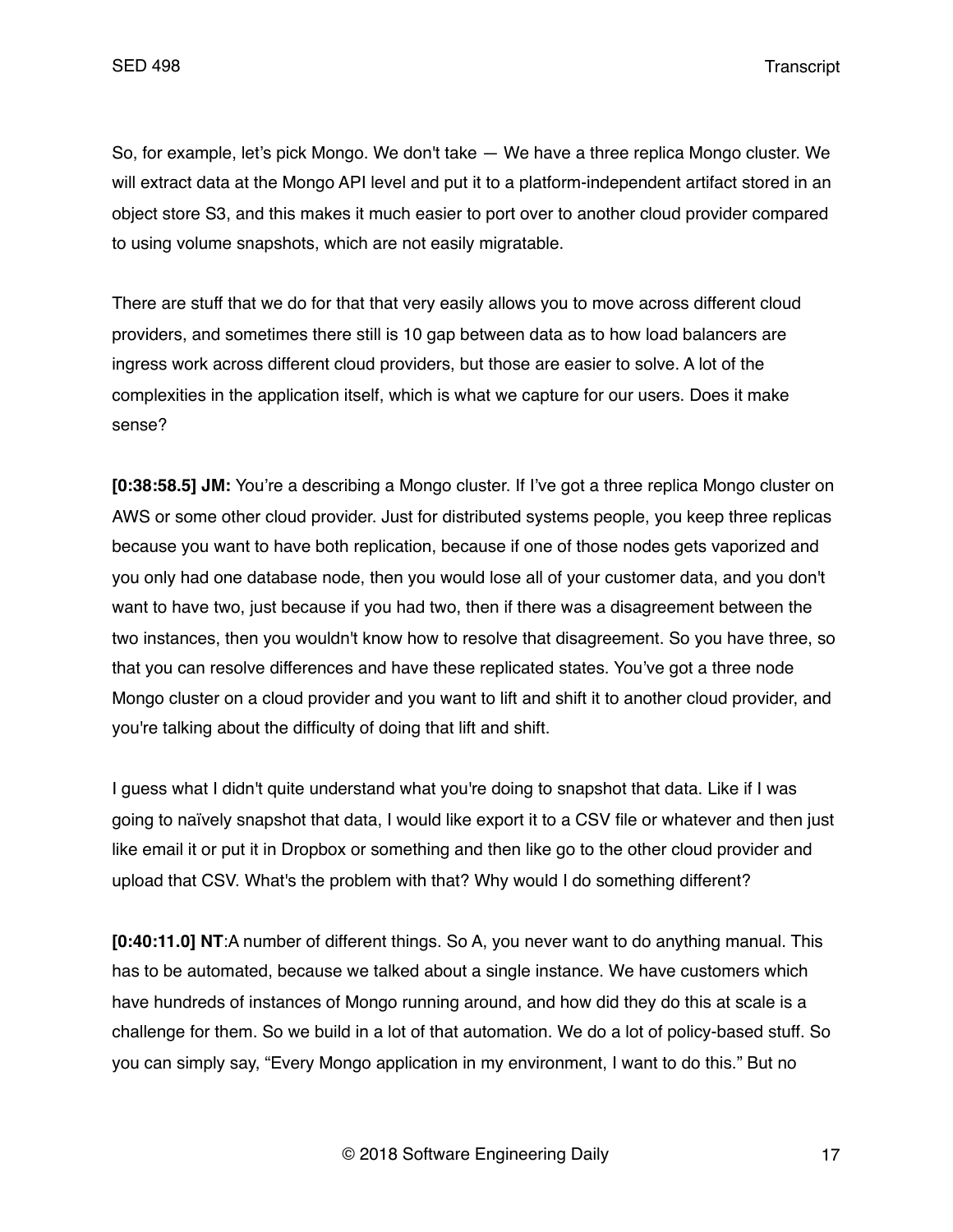matter what application it belongs to, no matter what namespace it belongs, go the protector that, but it can be even deeper than that, "Do this at the application layer."

So one of the demos we show is with GitLab as an example, that is you deploy GitLab, it uses PostgreS, Redis, a few other things in it. Protect just the entire GitLab application, all the stateless stuff, all the stateful stuff, so that you can clone it, migrate it to another cluster, recover from it. It really doesn't matter.

So what we do is we hide a lot of the complexity, make it easier for people to scale to do at  $-$  It doesn't matter how many instances you have of things running around, which might be separate, and we give you the ability to define policies on these things. All of these things happen on a regular cadence. You're not worrying about, "Do I need to do something today, yesterday? Did it happen? Did it succeed? Will a restore actually work?" All of that comes in from the platform itself, versus doing it manually.

The other things revolve around things like efficiency and complexity. That is if you say, for example, a moving volumes snapshot across different cloud providers. Everyone does it differently. Some people involve copies. Some people don't. We take care of a lot of that. From the user, developer, operator perspective, they don't see any difference in how they're managing the applications across different cloud environments, even if they're on-prem or in the public cloud. So that complexity is, again, taken away from them, allowing them to concentrate on what really matters. That is the business value they're providing.

**[0:42:02.9] JM:** Okay. So snapshotting a —Let's, I guess, keep it simple for now, a three replica Mongo cluster in order to lift and shift it. I took a distributed systems class in college. It was really hard, and one of the things that we learned was the snapshot algorithm. Snapshot is not simple. So can you explain what it's like to write a snapshot system in production?

**[0:42:26.9] NT**: Sure. As you talked about, it's eventually consistent system. In particular, it's really hard. Snapshotting is not for the faint of the heart, because there is a law, when you want to gather consistent state of the world, it's difficult, because it's data stored in multiple places. That could be data in-memory that still hasn't hit your persistent disc as an example. There's data in disc, but it might be in a log and not applied to your database. Discs themselves have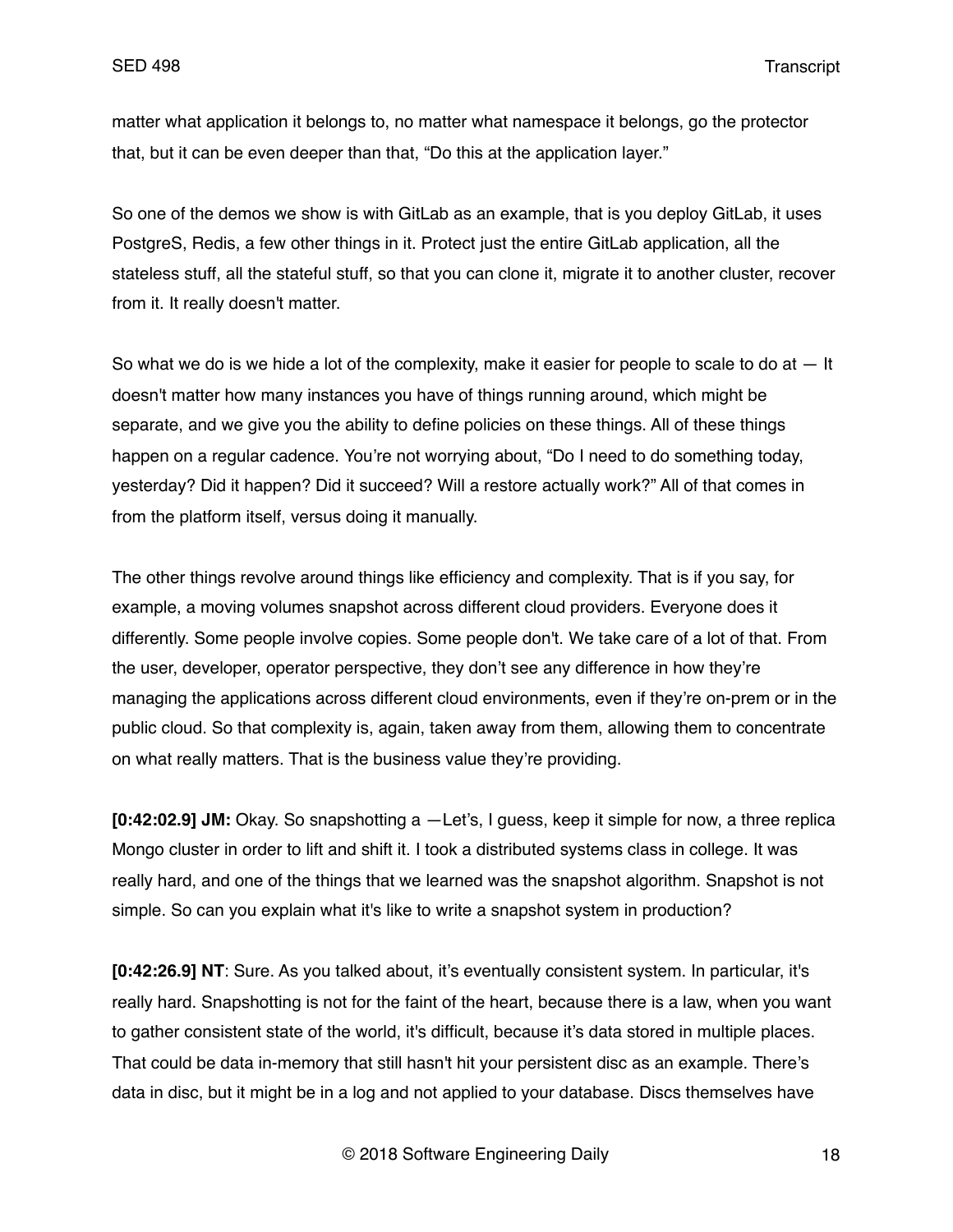caches. It's calling about the right algorithms, and then being able to say at a consistent point in time, "This is where I want it to be." I guess more complicated when you have multiple discs even on the same node, but even further complicated when you have an application spread across nodes, that it's hard to coordinate between, so doing a distributed snapshot as an example.

What we do is we allow people to use a variety of different tools at multiple different layers. If I say, for example, you do not have application awareness. We will do things at the volume levels. Take a snapshot of that, and we have hooks if you want to go quiesce the application before you do that. So that enables you to get a consistent point of view of everything being stable on disc. But the other thing that we do, again, with the same kind of applications, is we use the application level API as a Mongo API or within PostgreS by using the logs. Do extract data from the application itself, and these can use incrementals again. So you are making a full copy of the database, but using application level APIs to extract data which you know will be consistent, versus doing it at the slightly dumber level, which is the volume or the storage API level. So we give a lot of flexibility to users as to how they want to perform the snapshot of the system and what later they want to do with that.

**[0:44:14.4] JM:** Okay. I don't know if you can dig into a little more detail, but just to give people some distributed systems know how. Why is it hard to do a snapshot and how do you actually implement that? Can you talk about that at a little bit of a lower level? Because like I've — For example, I just remember reading like these proofs of like, "Here's a proof that a snapshot actually takes —" If you decide, "Okay. We're at T-0, and we're going to take a snapshot at T00, and we need to multicast across the entire system that we're going to take a snapshot at T-0, and then actually getting that state that was consistent across the world at T-0. Can you just explain that in more detail?

**[0:44:56.8] NT**: Sure. I think the two different concepts that one talks about is the concept of transactions, and a lot of these systems whether they'd be traditional relational systems as well as NoSQL systems, and then there's a concept of snapshots there. So both of those definitely apply, and we shouldn't confuse ourselves with — There are, again, two kinds of snapshot. There is what MySQL says might be a snapshot version of the data where SQL server says this, versus what the volume says at a snapshots. Sometimes we need to be careful about the terms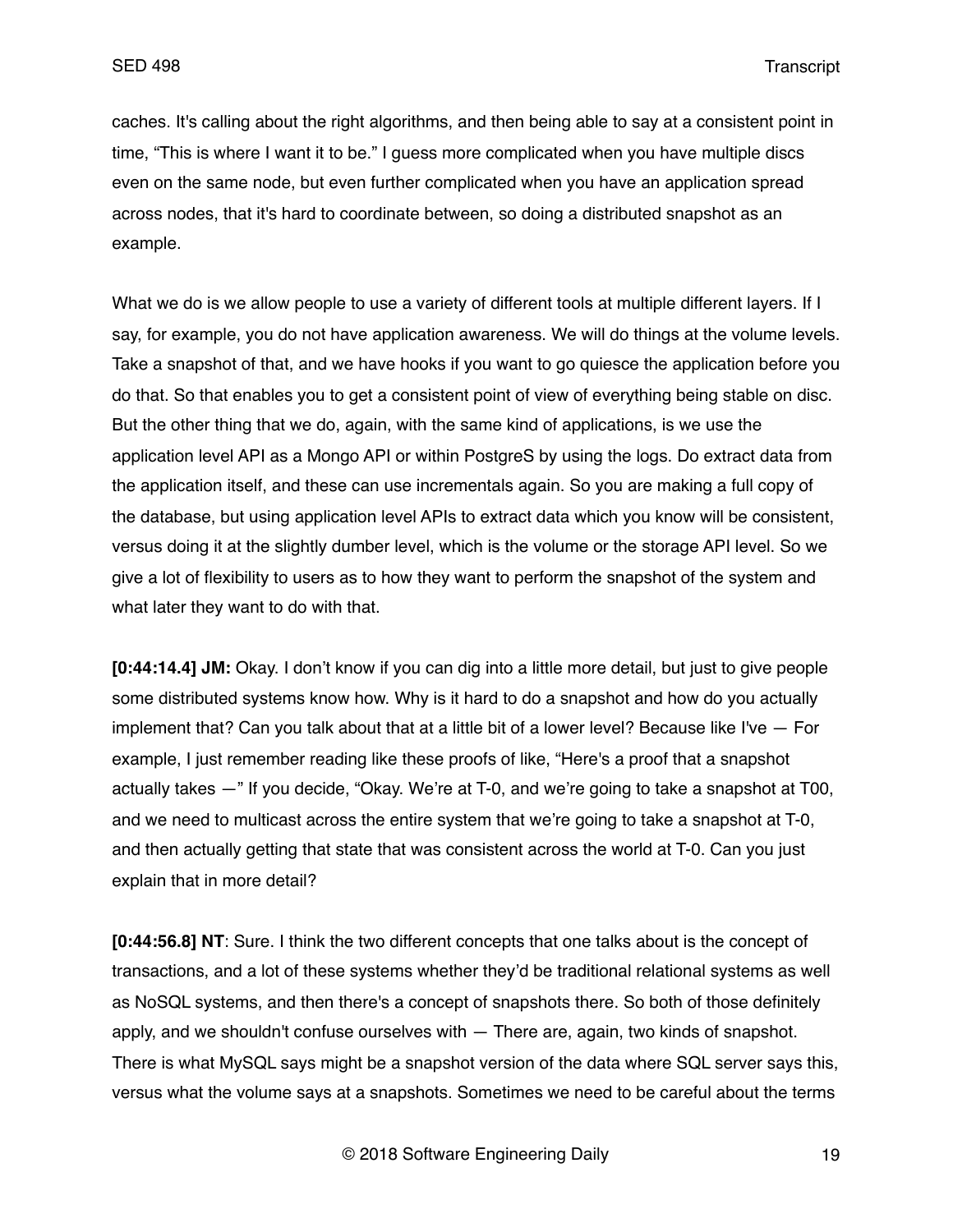we use, but it's what you talked about, that there is a notion of, at some time, T-0. this is a state of the world.

Now, what happens is that when a transaction enters the system at T-0, it is possible for one node to say, "Look, I have committed this," and then send the results out to other nodes for application. The question is, "What is the real state of the world when you capture data at that state? Does it mean that once a single node has committed that transaction, is a snapshot at that point in time what we call stable, or does it have to be acknowledged by every nodes? Different systems of different properties and [inaudible 0:46:03.6] as to how [inaudible 0:46:05.1] some of the stuff. Some people use something a lot more heavy rates, such as what they call a two phase commit.

But all those things to really make a difference as to what, how strong you want to consistency, and that's what makes it complicated, and they come with different performance impacts too. The heavier weight the process is to ensure consistency across different places in your system before you go capture that data, the slower operations will be, including run time stuff. That's why when you go look at MySQL as an example, the difference, what they call serializability levels, and the same thing applies at lower levels too.

For example, in the Mongo case, for really large databases, what people implement them is actually do a three phase process to take snapshots, because they say, "I have a 4 terabyte database in MongoDB, which is replicated in different places. I know I'm going to bring this cluster back up at some point in time, whether disaster happens or for performance testing, etc."

What they do is, first, they take a volume level snapshot of all the three nodes and they know for a fact it will be inconsistent, because transactions are continuously flowing through the system, and that in some sense is okay, because what they do then is that they bring this cluster up in a sandbox environment as an example, and then they run repair tools to figure out exactly what you talked about. If we look at different points in type, say time T-0, was the state of the world consistent then? If not, go fix it up, and sometimes that might mean going back behind in time a little to reach a point where you know you were consistent. Then quiescent the system after you fixed everything up, and then capturing another snapshot of that, because at this point in time you know there's no data flow into the system. A lot of the complexity happens, because there's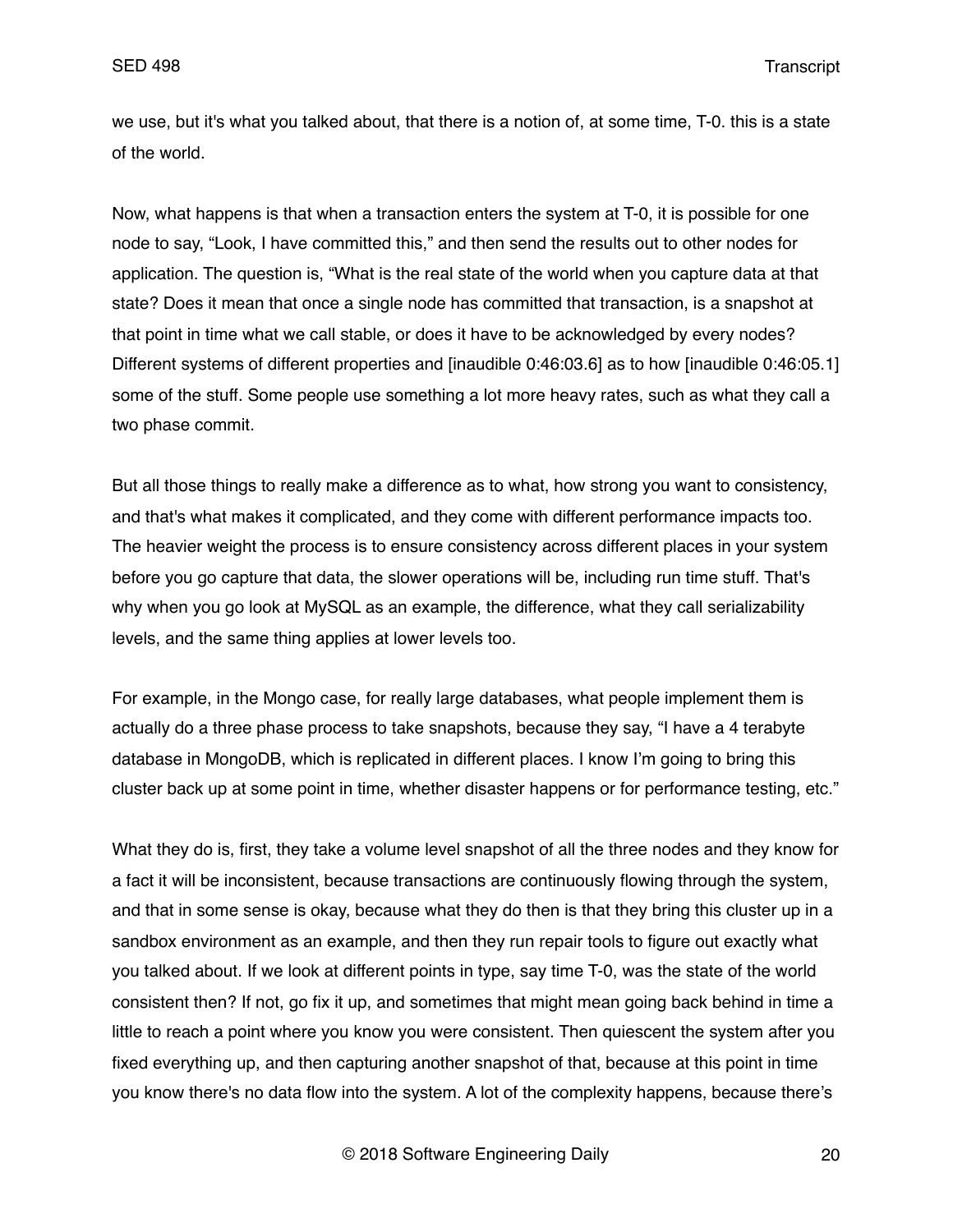a lot of data flow into to the system while you're trying to  $-$  That's modifying state, while you're trying to capture a consistent point of view.

**[0:48:01.7] JM:** Indeed. Yeah, okay. So TLDR, distributed systems are hard. Snapshot is hard. Go read the proofs and whitepapers and stuff if you're curious more about that. Now let's assume we have snapshot in a box for our distributed systems. So what do people want to do with snapshot in a box? I mean you obviously mentioned lift and shift. You can take a snapshot of your database, your giant database cluster and shift it to a different cloud provider, but I think you've also hinted at some instances where people just want to run snapshot on a regular basis across their entire infrastructure. So what are the different instances where people are going to want to use snapshot?

**[0:48:39.8] NT**: Let's talk about how a customer is using snapshots for non-lift and shift or nonbackup recovery workloads. Those are definitely table stakes in these environments. I think some of the more interesting workflows one is enabling is that by taking the snapshot out of your backup system and saying, "How do we make them more useful to the end developer?"

In terms of how people are using it, we see a couple of very significant use cases and it's not just data snapshot. It's the entire application stack. But people - For example, we have a networking firm that is using or wants to use snapshots to bring the real-world data into a scale testing environment, and a lot of customer cases, synthetic data doesn't make sense, because your customers are never the same size, your data exhibits strange properties in the real-world, and so they had code that works well in synthetic staging environments that doesn't work well in production. They want to capture realistic data, run performance tests of new deployments to go to make against it..

The other thing that shows up often is both development and debugging. That is on an automated manner, bring up an entire set up from a developer to go use, whether they'd be replacing a section of code within that or debugging why something is failing in production. In that scenario, masking or data masking also shows up as a requirement, because it might be sensitive data. Everything from your typical Social Security numbers, but generally things like addresses, people's personally identifying information that you don't want to have in a not very well-locked out environment. So you mask data and then you move it into another cluster. That,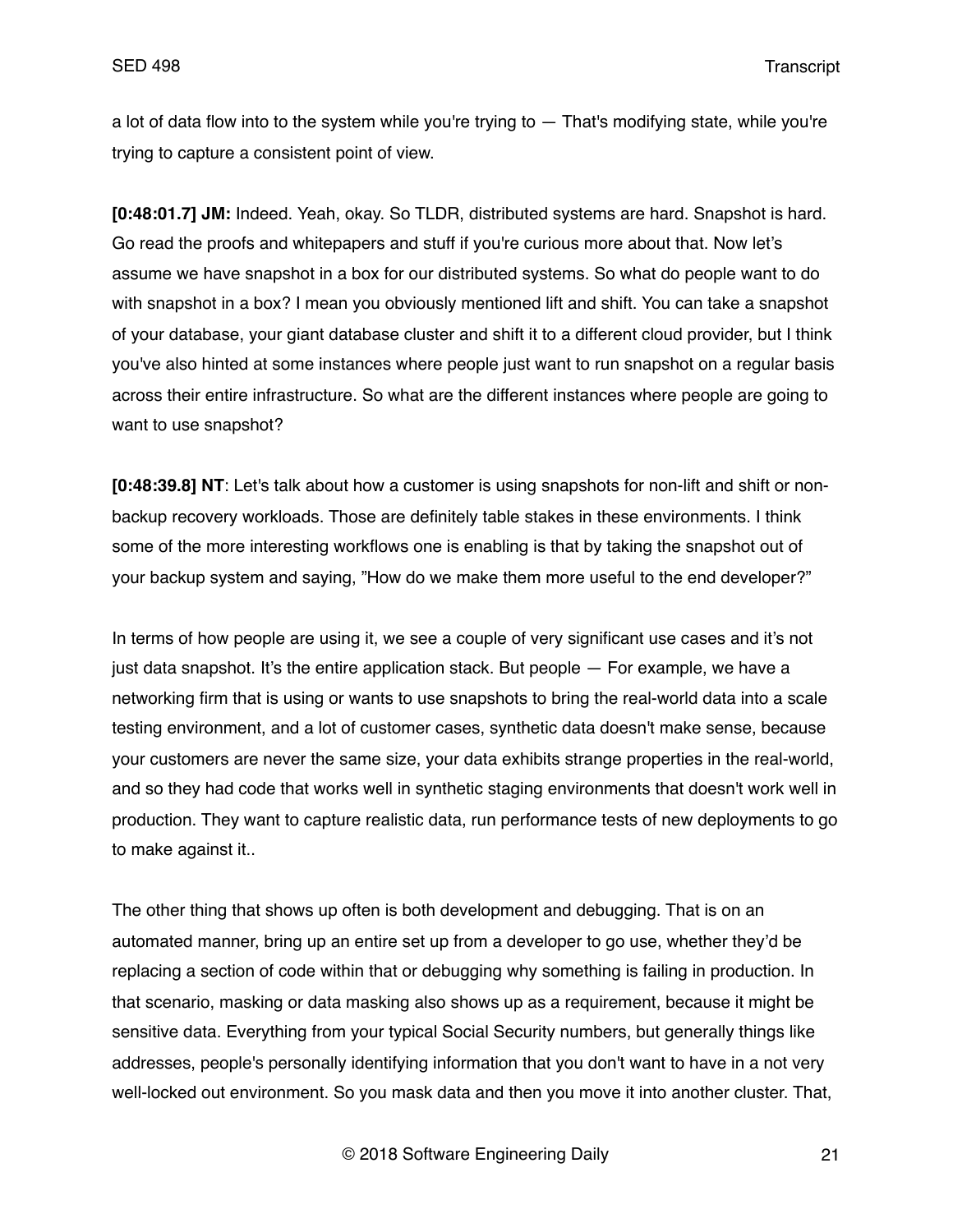again, shows up very often for the customers we talk to. That is, how do we speed things up for the developer by allowing them fresh access to data on a very regular basis?

**[0:50:29.5] JM:** All right. I know we're running out of time. One of the things that I was so interested in at Cube-Con was walking around the Expo Hall and seeing all of these vendors who are building different businesses in the Kubernetes space, and this is just something I've learned when you go to these expo halls at different conferences, anybody who is been to a technology conference and has talked to the vendors. Oftentimes you'll get these vendors, different people have different perspectives on the way that the future is unfolding, and it's very interesting to see the sometimes disjoint perspectives on the way that the future is going to unfold, and then in a you stay in this space another year, a year and a half and you see the vendors who are right and the vendors who were wrong, and some of the ones who are wrong disappearance and some of the ones who are right grow into giant companies. I've seen that just doing this for basically two years. So that the timeframe can be very compressed and it's getting even more compressed, because it's easier and easier for people to adopt these technologies, which brings in ARR and makes these companies just grow tremendously fast.

Tell me a little bit about building a company in this space. What are the considerations that people need to make and what are the struggles that you're dealing with?

**[0:51:49.6] NT**: It's a great question. Company building in a new emerging ecosystem is always difficult. Let's put it this way; it is very easy to find hard problems to solve, but those are not the ones that always deliver value to customers.

I think the best piece of advice I can give people that are looking to do stuff in this space and I highly encourage folks to look into it, is that be very customer-focused. They will tell you what the real problems are, and sometimes it's surprising. They will tell you what they're comfortable with. They'll tell you what they're not comfortable with, and nothing beats that input. Really, what we have seen even in my previous lives in the industry is not listening to the advice of the customer is the biggest mistake one can make.

So then when we look at folks that have opinionated views on how to solve problems in this ecosystem. I think that is good, but as long as it is being driven from a customer perspective, for

© 2018 Software Engineering Daily 22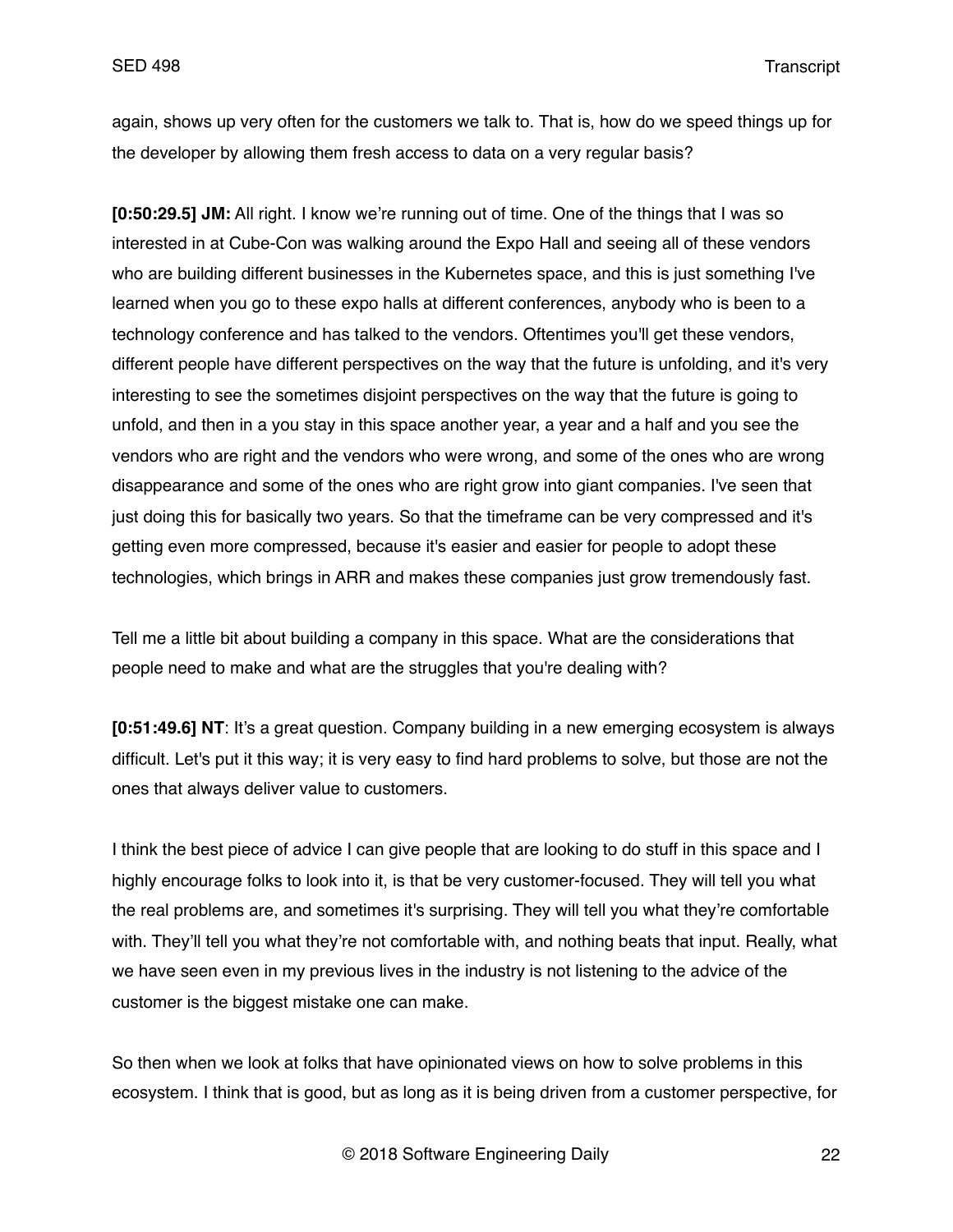us personally, the challenges we run into is to make sure we're making the right technical choices so that we are — It's an overused term, somewhat of a buzzword, but that we are truly cloud native. That is we fit into the world of the way the ecosystem is changing. There will be some vendors that say, "Look at this legacy product that works for VM's. I'm going to tweak a couple of things and make it applied containers too." That really doesn't scale in this environment, because we have this blurring of lines between infrastructure and applications as an example. We have this very dynamic quote, "compared to the world of old."

Explore how the world is fundamentally changed. Talking to customers I think sets people on the right path, and that generally is a much stronger predictor of success than anything else one might see from the external perspective.

**[0:53:26.8] JM:** Niraj Tolia, thank you for coming on Software Engineering Daily.

**[0:53:29.4] NT**: Thank you so much for having me. I really enjoyed this conversation, and hope everyone else does.

**[0:53:34.0] JM:** Likewise. It was great.

### [END OF INTERVIEW]

**[0:53:38.4] JM:** If you enjoy Software Engineering Daily, consider becoming a paid subscriber. Subscribers get access to premium episodes as well as ad free content. The premium episodes will be released roughly once a month and they'll be similar to our recent episode, The Gravity of Kubernetes. If you like that format, subscribe to hear more in the future. We've also taken all 650+ of our episodes. We've copied them and removed the ads, so paid subscribers will not hear advertisements if they listen to the podcast using the Software Engineering Daily app.

To support the show through your subscription, go to softwaredaily.com and click subscribe. Softwaredaily.com is our new platform that the community has been building in the open. We'd love for you to check it out even if you're not subscribing, but if you are subscribing, you can also listen to premium content and the ad free episodes on the website if you're a paid subscriber. So you can use softwaredaily.com for that.